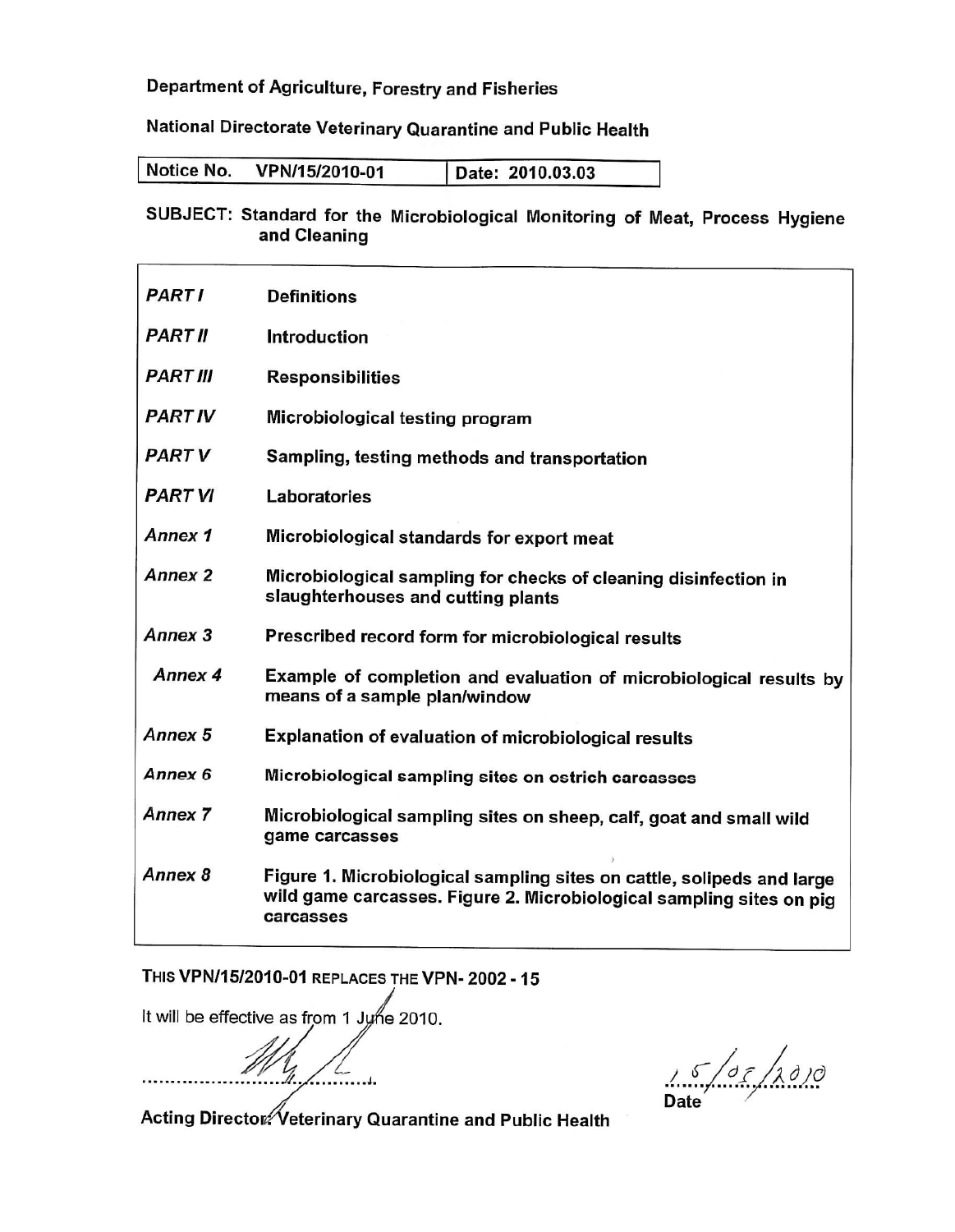# **PART I**

## **DEFINITIONS**

- *Authorised person* means any person authorised to exercise or perform any power or duty, or requested to render any service, by the Controlling Authority.
- **Carcass** means the whole body of a slaughtered animal after bleeding, evisceration and removal of the limbs at the carpus and tarsus, removal of the head, tail and the udder, and in addition, in the case of cloven-hoofed animals and solipeds, after flaying. However, in the case of pigs, removal of the limbs at the carpus and tarsus and removal of the head may be waived; In the case of ostriches carcass means the whole body of an ostrich after bleeding, plucking, flaying, evisceration, removal of the head and sectioning of the legs at the tibio-tarsometatarsal joint and the wings at the humeroradioulnar joint.
- *Composite sample* means samples from separate sources which are pooled for testing purposes.

*Controlling Authority* means the authority which is directly responsible for the application of animal health or veterinary public health measures in a province of the country.

- *Establishment* means an approved slaughterhouse or an approved cutting plant or a unit grouping together several such establishments.
- **Fresh meat** means meat, including meat vacuum-wrapped or wrapped in a controlled atmosphere, which has not undergone any treatment other than cold treatment to ensure preservation.
- *Meat* Means all parts of the carcass of bovine animals, sheep, goats, pigs, solipeds, ostriches, wild cloven-hoofed animals or wild solipeds.
- *National Executive Officer* means the officer designated as such in terms of section 2(l); (xiii) of the Meat Safety Act, Act 40 of 2000
- **State Veterinarian** A veterinarian authorised by the Controlling Authority to perform animal health and/or public health inspections.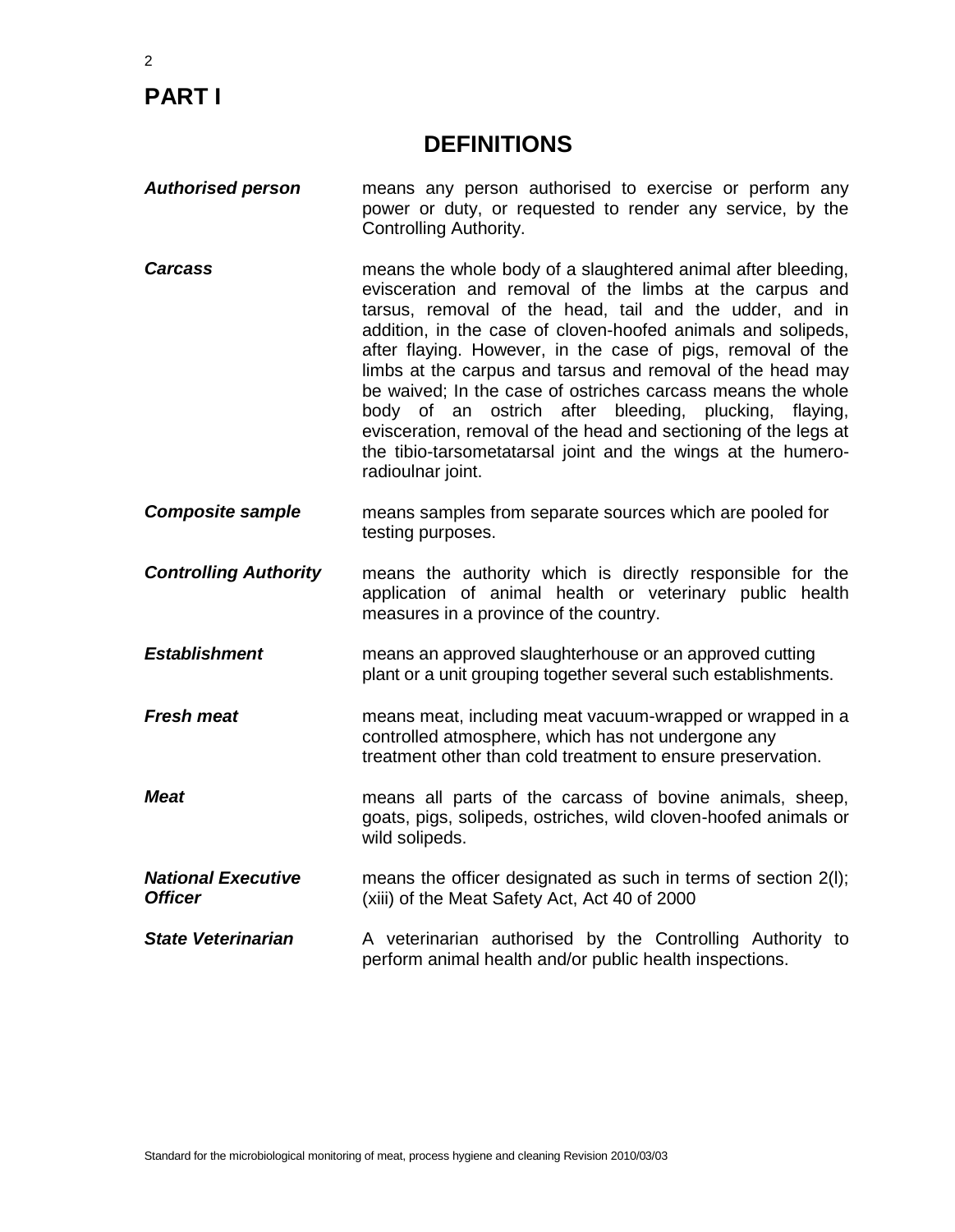## **PART II**

## **INTRODUCTION**

- 1. Cognizance is taken of progressive developments in the European Union (EU) food safety legislation which prescribes certain microbiological standards for certain meats, meat preparations and meat products and monitoring of process hygiene, including microbiological monitoring of equipment and food contact surfaces.
- 2. Cognizance is further taken of the EU requirement that Food Business Operators (FBO) are obliged to comply with the microbiological standards for meat and meat preparations/products, process hygiene and process environments by implementing comprehensive microbiological testing programmes.
- 3. It is further noted that South Africa currently has no equivalent legislation and therefore needs to prescribe additional procedures applicable to export establishments approved to export to the EU, to ensure equivalent outcomes and standardization of such microbiological testing programmes. Export certification to the EU will only be permissible where compliance to EU requirements can be demonstrated.
- 4. Abattoirs and cutting plants implement monitoring programs and documented systems whereby the effectiveness of measures to control the hygiene of production can be validated and verified. Factors that have the potential to adversely affect the safety of meat are rigorously monitored and controlled. The microbiological status of meat is used as an indicator of the adequacy of process interventions and process hygiene. However, these programs are only as valid as the competency and reliability of the laboratory performing the analyses.
- 5. A Laboratory Approval Program was designed to provide a credible, independent system to verify that laboratories are competent to carry out tests required to verify hygiene of production.
- 6. The procedures adopted by the Department of Agriculture, Forestry and Fisheries encompass all aspects of a microbiological monitoring program, including the development of standardised sampling plans, sampling and transportation procedures and analytical methods and the verification of laboratory proficiency.

/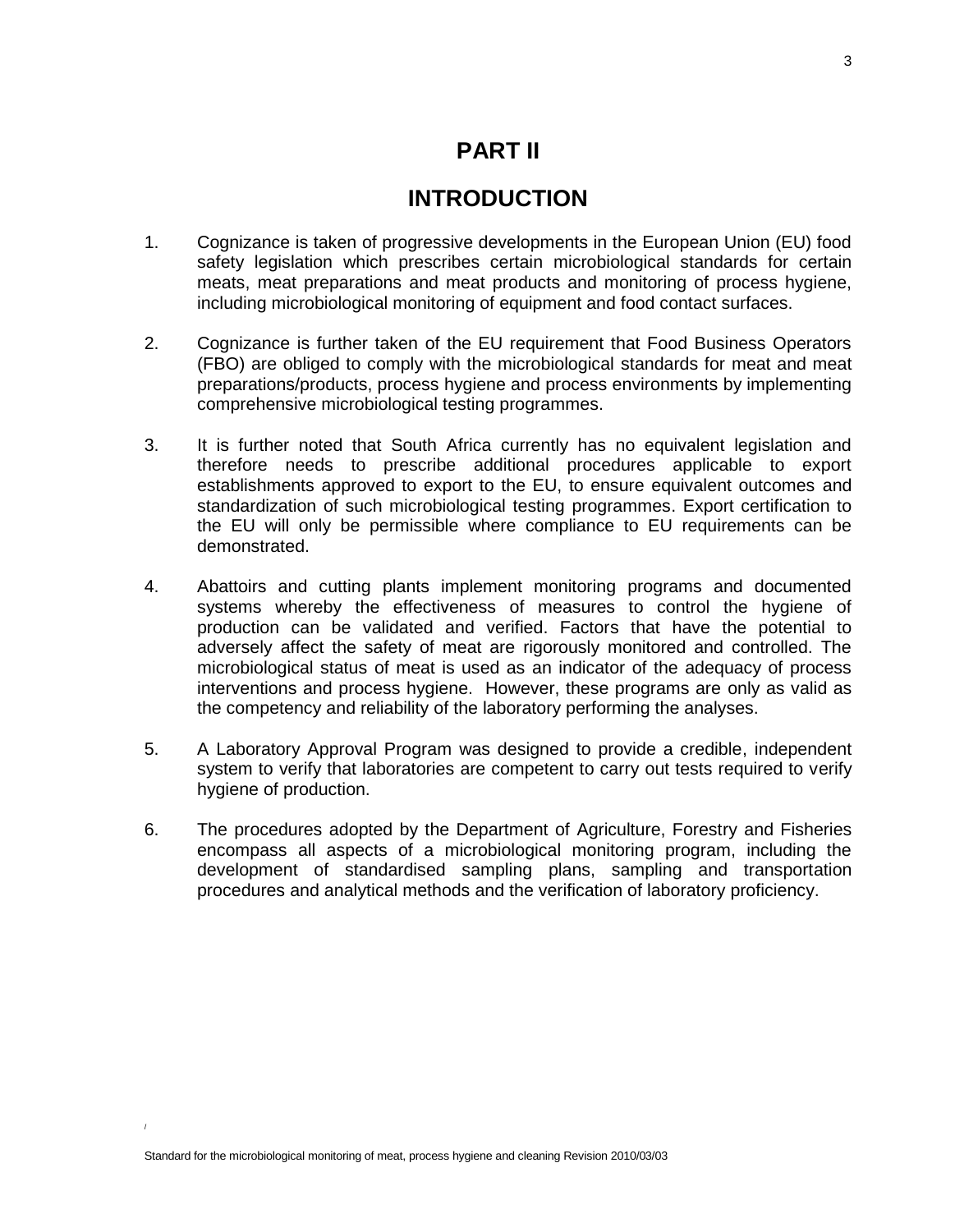## **PART III**

## **RESPONSIBILITIES**

## **1. MANAGEMENT OF THE ESTABLISHMENT**

The management of the establishment will be responsible for:

- 1.1 Initiating microbiological testing of dressed carcasses, primal meat cuts, retail meat portions and working surfaces in accordance with this Veterinary Procedural Notice and as dictated by the State Veterinarian.
- 1.2 Keeping microbiological testing results as prescribed in Annex 3 of this VPN as part of the Hygiene Management System.
- 1.3 Making microbiological test results available to the State Veterinarian.
- 1.4 Meeting all costs in this respect.
- 1.5 Performing company initiated corrective actions as well as corrective actions as dictated by the State Veterinarian where unsatisfactory results were obtained.

### **2. CONTROLLING AUTHORITY**

The State Veterinarian must:

- 2.1 Review all microbiological testing results and take these into account when evaluating the efficacy of the Hygiene Management System at the establishment.
- 2.2 Inform the management of the establishment and the Controlling Authority of any negative trends.
- 2.3 Require extra sampling if deemed necessary.
- 2.4 Collect official control samples every 3 months and submit the sample to officially approved laboratory. The results of these tests must verify the results obtained by the FBO.
- 2.5 Investigate instances where unsatisfactory results were obtained.
- 2.6 Monitor the effectiveness of corrective actions and take legal recourse if necessary.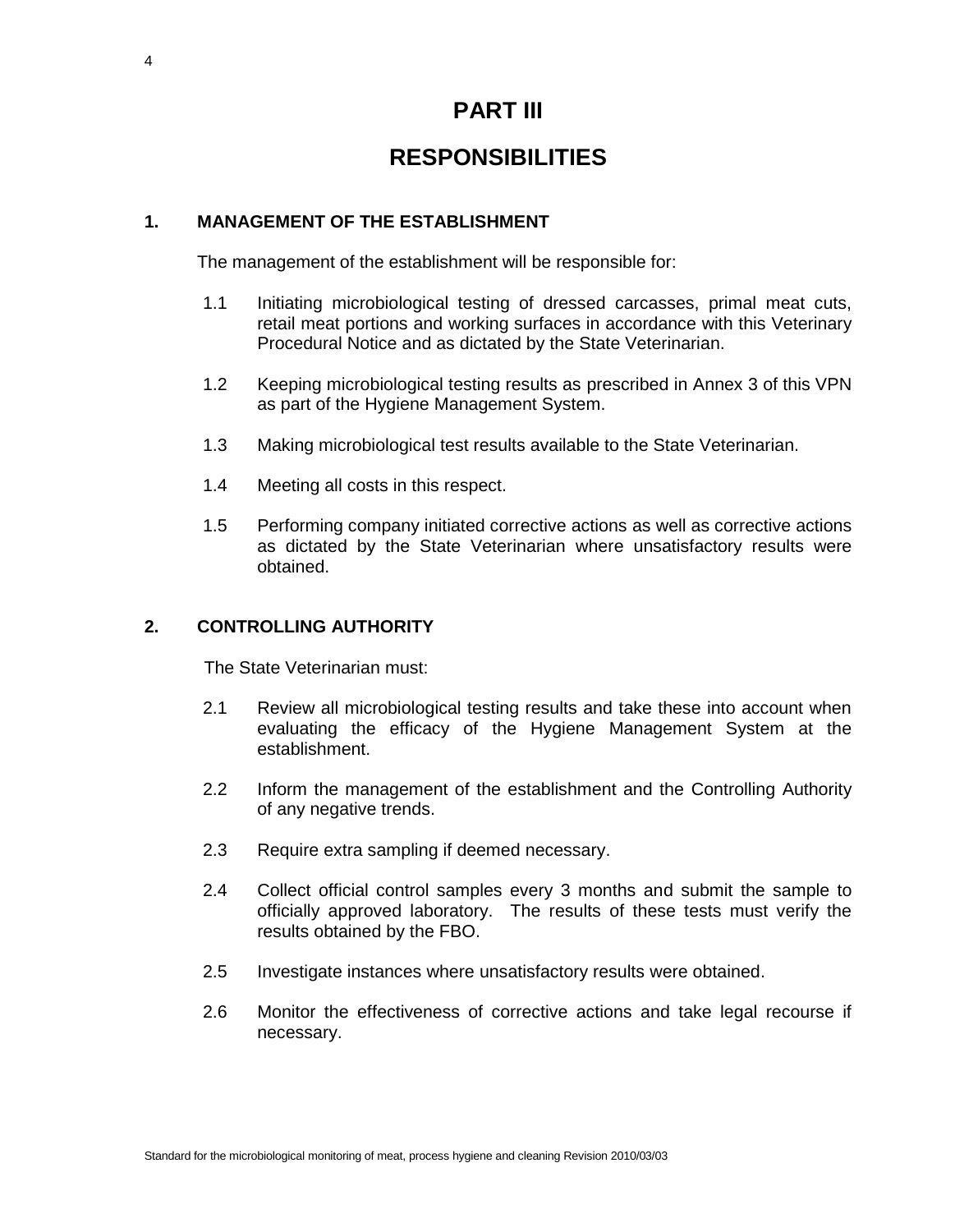## **PART IV**

## **MICROBIOLOGICAL TESTING PROGRAM**

### **1. Maximum allowable levels**

## **1.1 Maximum allowable meat microbiological levels**

See Annex 1 attached hereto.

## **1.2 Mean values for the number of colonies on work surfaces**

See Annex 2 attached hereto.

## **2. PRODUCTS TO BE SAMPLED**

## *2***.1 Carcasses (post slaughter and dressing)**

Samples are to be collected within 30 minutes after meat inspection.

### **2.2 Primal cuts (bone out) and retail packed meat**

The boning of primal cuts is considered to be complete immediately prior to secondary chilling or freezing.

Time of sampling:

- a. Primal cuts: Immediately prior to vacuum packaging, wrapping or bulk packing into cartons.
- b. Retail packed meat: Immediately prior or after closing and sealing of vacuum packaging.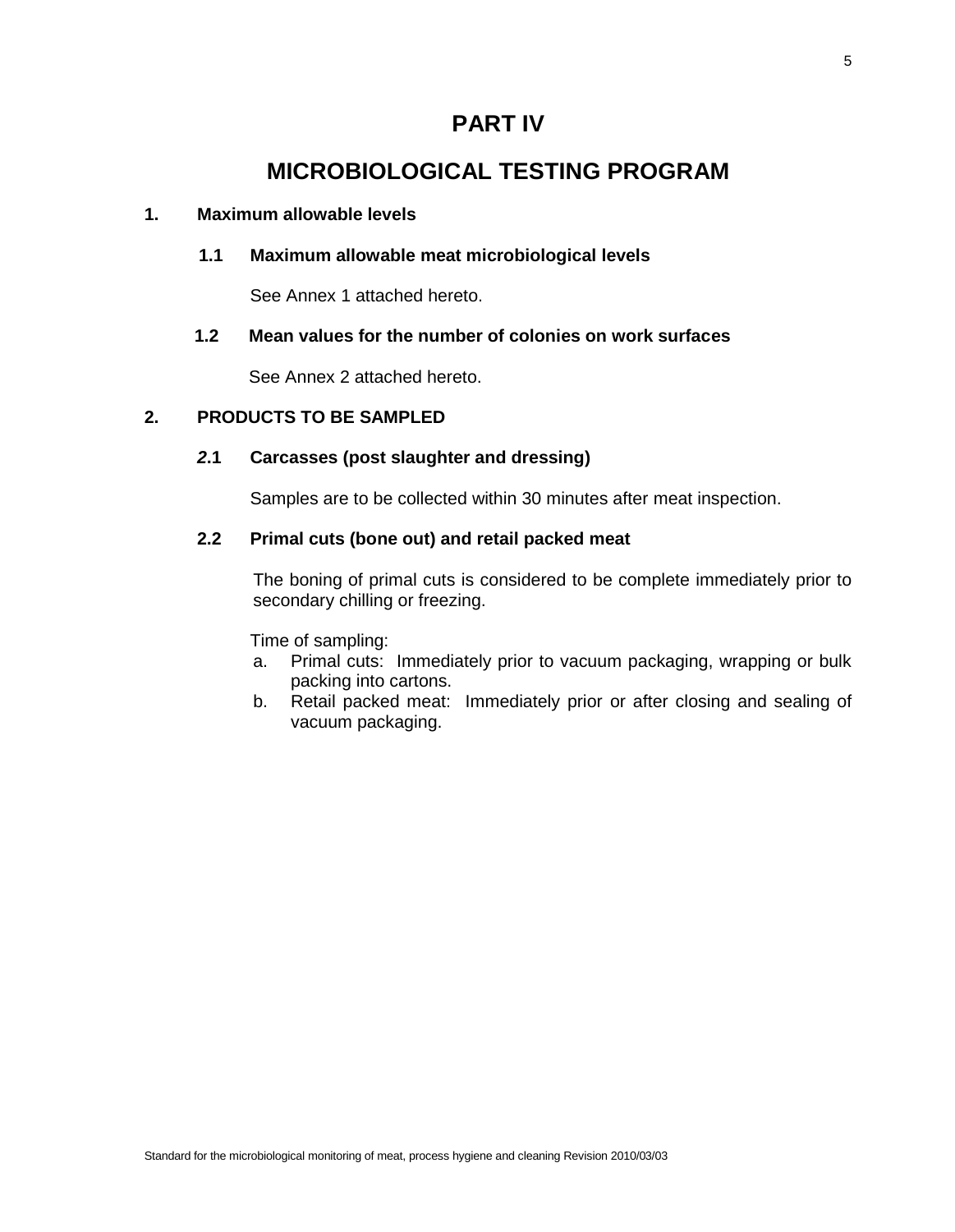## **3. FREQUENCY OF SAMPLING**

The following samples must be collected at least once a week or every five working days $^{(3)}$ :

| <b>Products</b><br>to be<br>sampled   | No. of<br>units to<br>be<br>sampled | No. of<br>sites per<br>unit to<br>be<br>sampled. | Location<br>of sample<br>sites | Sample<br>size/sample<br>site | Pooled<br>sample | <b>Single</b><br>sample | Pooled<br>sample<br>size | Part of<br>process to<br>be used<br>for sample<br>collection      | Test for:                                   | Total<br>number<br>of<br>samples<br>to be<br>collected<br>per week |
|---------------------------------------|-------------------------------------|--------------------------------------------------|--------------------------------|-------------------------------|------------------|-------------------------|--------------------------|-------------------------------------------------------------------|---------------------------------------------|--------------------------------------------------------------------|
| Carcasses<br>(1)                      | 5<br>carcasses<br>(2)               | 4                                                | See<br>Annexure<br>$6 - 8$     | $5 \text{ cm}^2$              | Yes              | <b>No</b>               | $20 \text{ cm}^2$        | Within<br>30<br>minutes<br>after<br>slaughter                     | <b>ACC</b><br>Enterobakteriacea.<br>E.coli. | $5x20$ cm <sup>2</sup>                                             |
| Carcasses<br>(1)                      | 5<br>carcasses<br>(2)               | 4                                                | See<br>Annexure<br>$6 - 8$     | 6.25g                         | Yes              | <b>No</b>               | 25g                      | Within<br>30<br>minutes<br>after<br>slaughter                     | Salmonella                                  | 5x25g                                                              |
| Primal<br>meat<br>cuts <sup>(1)</sup> | $4$ cuts <sup>(2)</sup>             | $\mathbf{1}$                                     | Not<br>prescribed              | $5 \text{ cm}^2$              | Yes              | <b>No</b>               | $20 \text{ cm}^2$        | At the point<br>immediately<br>prior<br>to<br>plastic<br>wrapping | <b>ACC</b><br>Enterobakteriacea,<br>E.coli. | 1x20 $\text{cm}^2$                                                 |
| Primal<br>meat<br>cuts <sup>(1)</sup> | 4 cuts $(2)$                        | $\mathbf{1}$                                     | <b>Not</b><br>prescribed       | 6.25g                         | Yes              | <b>No</b>               | 25g                      | At the point<br>immediately<br>prior<br>to<br>plastic<br>wrapping | Salmonella                                  | 1x25g                                                              |
| Retail<br>portions <sup>(1)</sup>     | $4$ cuts <sup>(2)</sup>             | $\mathbf{1}$                                     | <b>Not</b><br>prescribed       | $5 \text{ cm}^2$              | Yes              | <b>No</b>               | $20 \text{ cm}^2$        | At the point<br>immediately<br>prior<br>to<br>plastic<br>wrapping | <b>ACC</b><br>Enterobakteriacea,<br>E.coli. | 1x20 $cm2$                                                         |
| Retail<br>portions <sup>(1)</sup>     | 4 cuts $(2)$                        | $\mathbf{1}$                                     | <b>Not</b><br>prescribed       | 6.25g                         | Yes              | <b>No</b>               | 25q                      | At the point<br>immediately<br>prior<br>to<br>plastic<br>wrapping | Salmonella                                  | 1x25q                                                              |

- (1) Beef, sheep, goats, horses, wild cloven hoofed game, wild solipeds, ostriches. Where more than one species are slaughtered/processed per week one of each species must be done per week on a rotational basis to ensure that equal sampling is done from each species.
- (2) Randomly selected.
- (3) The total number of samples collected per week is seven samples for aerobic colony count (ACC) and Enterobacteriacea and another seven samples for Salmonella, 14 samples in total.

6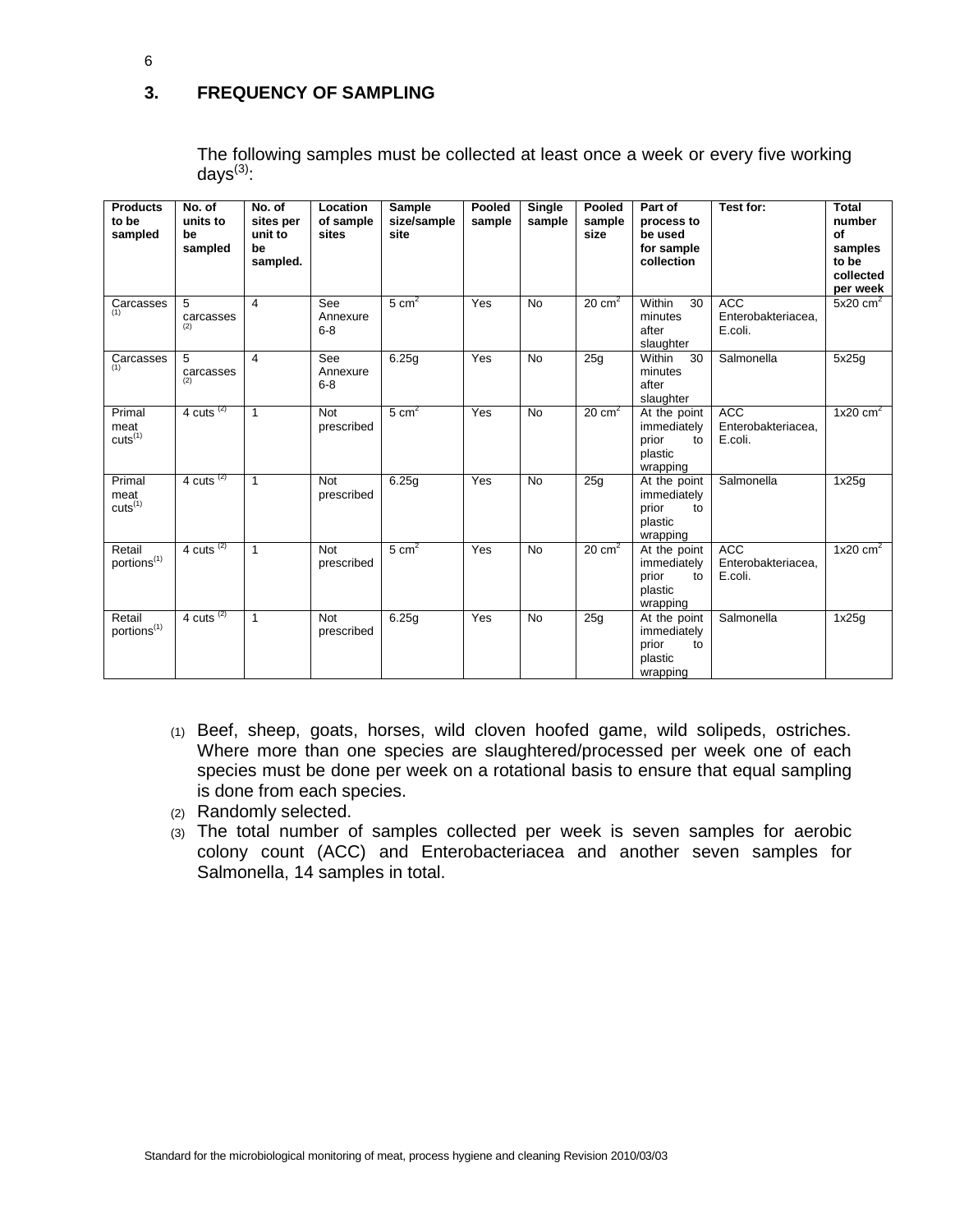### **4. EVALUATION OF RESULTS**

4.1 Evaluation of results is based on a three class outcome system as described in Annex 1. Performance of the sampling plans is defined by parameters, **m**, **M**, **n**, and **c**, where:

> '**m**' is a defined value separating a good result from a marginally acceptable result (values between **m** and **M** are considered to be marginally acceptable)

'**M**' is the maximum value for a marginal result (values greater than **M** are unacceptable)

'**n**' is the number of individual samples in a sampling plan (also called a sampling window)

'**c**' is the number of marginal samples allowed in '**n**' samples

4.2 Based on these parameters a sample result can fall into one of three classes:

Acceptable: less or equal to the defined limit (**m**) ( **m** cfu/cm<sup>2</sup> )

Marginal: greater than **m** but not higher than **M** (>**m**, but **M** cfu/cm<sup>2</sup> )

Unacceptable: results greater than M (>M cfu/cm<sup>2</sup>)

- 4.3 Assessment is by means of a moving window which is regarded as the last sample result and those preceding it up to the value of **n**. As new sample results become available this will cause the window to move on including the new samples as part of the sampling plan or window (**n)** assessment. To allow for corrections in the process to be evaluated a window will be reset after each failure and subsequent corrective actions. Please refer to Annexure 4 for an example and to Annexure 5 for further explanation.
- 4.4 When a sample window fails the FBO must immediately inform the State Veterinarian. The establishment will also initiate an investigation into the causative factors and implement the necessary corrective and preventative actions. This must be recorded in the official Corrective Action Procedures Programme at the establishment.
- 4.5 Where a sampling plan/ window have failed export certification may be withheld by the State Veterinarian until corrective actions have been completed to his/her satisfaction. The meat safety risk involved as well as the extent of the investigation, the corrective actions implemented by the Food Business Operator and possible pattern of recurrence of unacceptable results will be the determining factors in making the decision.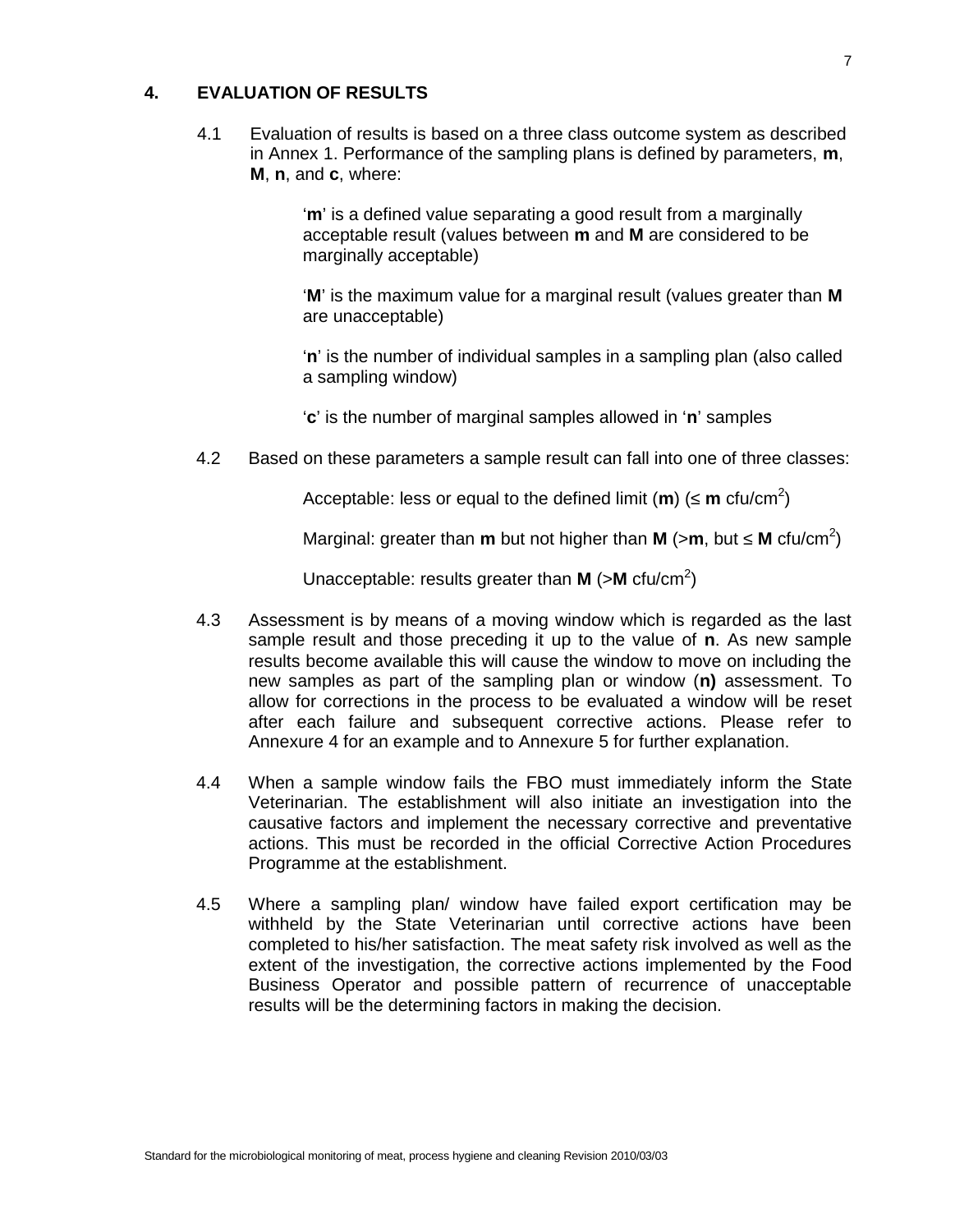4.6 The Food Business Operator must, in addition to recording of results in the format prescribed in Annex 3 of the VPN, also depict the average of all microbiological sample results for aerobic colony counts obtained for each week, graphically, where average results are plotted against every week of the year. A separate graph must be compiled for each three categories tested: carcasses, primal cuts and retail cuts and for each species tested.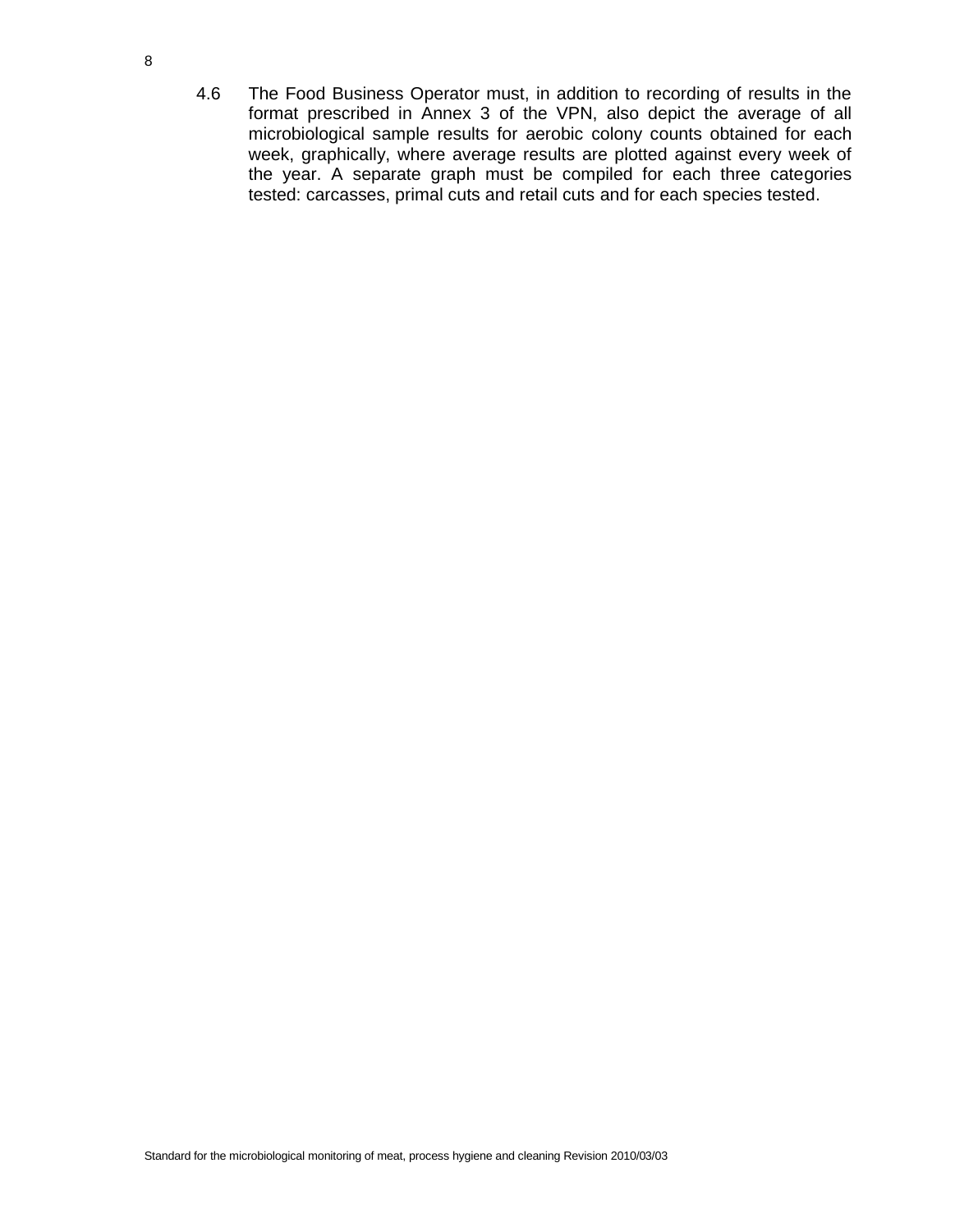## **PART V**

## **SAMPLING, TESTING METHODS AND TRANSPORTATION**

## **1. Equipment and instruments**

### **1.1 Method (Carcasses, primal meat cuts and retail portions)**

## **1.1.1 Cooler bag (container)**

Appropriate size cooler bag (container) and sufficient ice in plastic bags. Good quality insulated cooler containers (polystyrene or other types) are efficient. As a further measure to keep samples as close as possible to 0ºC, ice in waterproof plastic bags can be layered inside the container and the samples placed between the layers. Samples must reach the laboratory before the temperature rises above 4ºC.

## **1.1.2 Sample bags**

Stomacher bags (80 ml or 400 ml) or other sterile plastic bags are recommended.

### **1.1.3 Alcohol**

A jar with a wide mouth containing 70% alcohol in which the cork cutter "heads" (or plug bore tips) are kept. During sampling the handles are also put into the alcohol.

A flask or bottle with 70% alcohol to be used for wiping the plastic cover of the products in the case of sampling of vacuum-wrapped product.

### **1.1.4 Cotton wool**

Cotton wool to be used for cleaning the plastic surface with 70% alcohol in the case of sampling of vacuum-wrapped product.

### **1.1.5 Elastic bands**

After the plastic bags with the samples are properly marked and folded several times to make it tight, they are secured in a tight folded position with elastic bands.

## **1.1.6 Scalpel**

A scalpel with disposable blades to separate disks of meat cut by the cork cutter, if samples are taken from carcasses, or to cut a triangle (two sides of it) into the plastic wrapping, if wrapped product is sampled.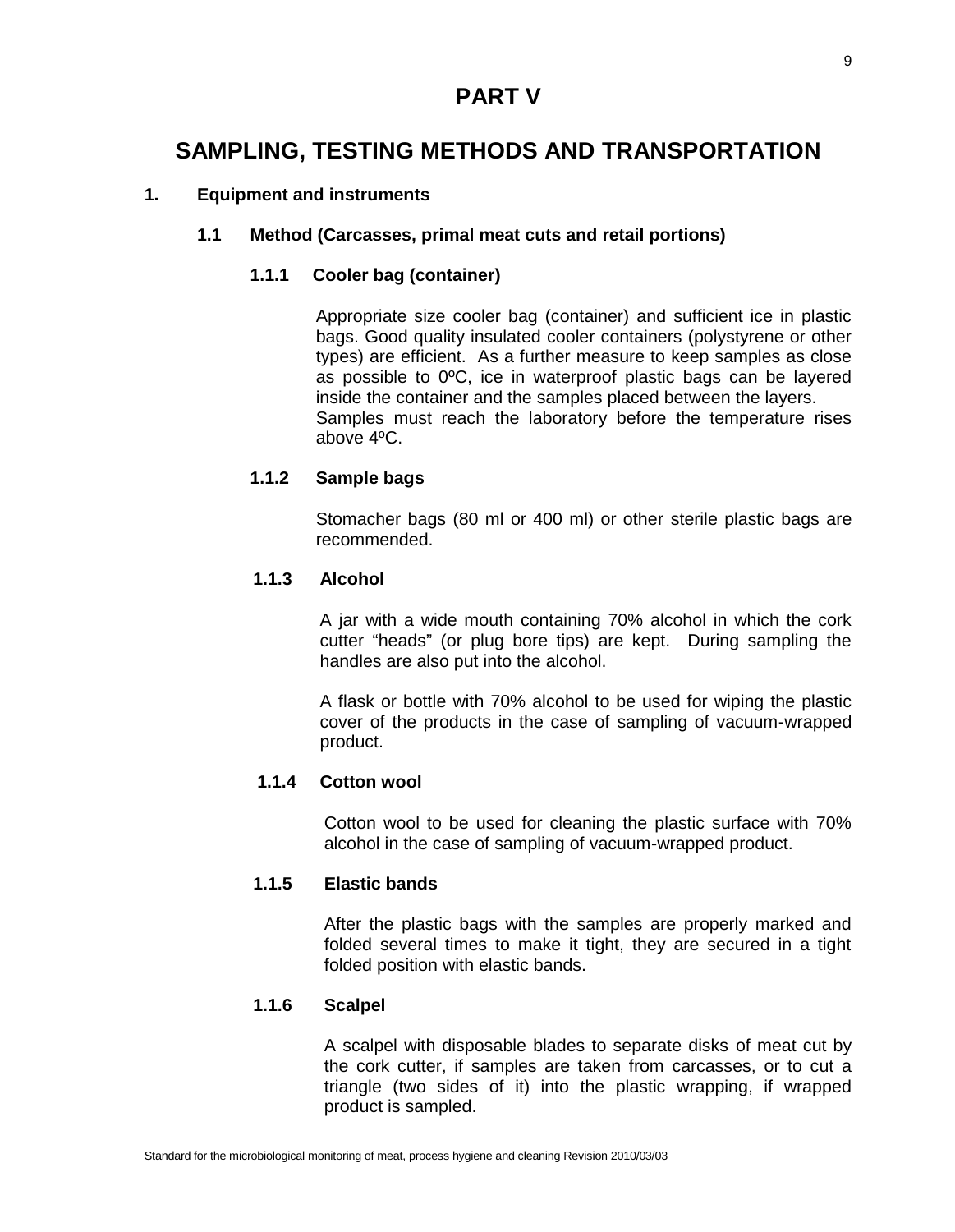The bigger size scalpel is more convenient to use. Provide for a new disposable and sterile blade for every 2-3 sets of samples. Between taking the different sets of samples, the blade must be sterilized.

### **1.1.7 Forceps**

A standard forceps, ±125 mm length. (A rat tooth forceps can sometimes be troublesome when loose connective tissue is present.)

### **1.1.8 Cork cutter**

Cork cutters must be used for taking samples of warm and chilled meat, in chilled or frozen form. (A plug bore may also be used for frozen samples and is recommended as it could be quite difficult to take these samples with a cork cutter.)

A cork cutter with an inner diameter of 25,2 mm and a surface area of 5 cm<sup>2</sup>. It is essential that the above size of the cork cutter is used to standardize sampling equipment.

#### **1.1.9 (Methylated) spirit-lamp**

To sterilize the cork cutter, forceps and scalpel-blade. These are put into 70% alcohol and flamed in the spirits burner.

#### **1.1.10 Pencil**

Pencil with permanent (indelible) ink for marking of the plastic sample bags.

Note: Always record

- a. the time (hour and minutes) of sampling,
- b. the date of sampling,
- c. farm of origin,
- d. temperature at sampling and
- e. the product sampled.

Correct forms for the laboratory must be obtained before hand. The collection of the samples should be done with the necessary precautions as far as sterility is concerned and samples should be kept on ice till delivered to the laboratory.

Arrangements with the laboratory prior to the taking of the samples should be done as to confirm the logistics and correct laboratory techniques used. Better and more reliable results are obtained by pooling small samples of a great number of carcasses (20-40) or a great number of small samples taken in the deboning hall into one composite sample.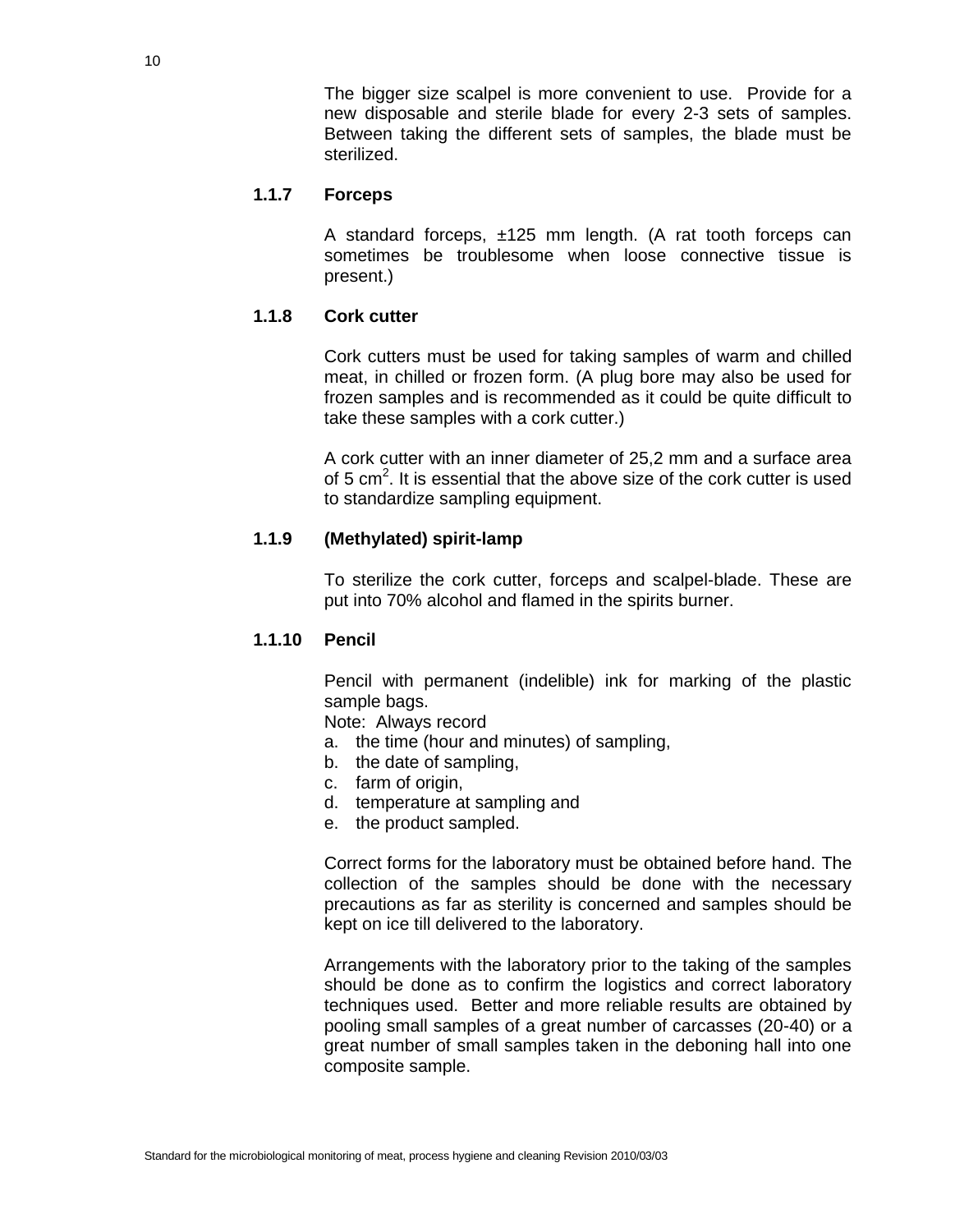Cooler bag (container) and sufficient ice in plastic bags Sample bags Alcohol Elastic bands (Methylated) spirits-lamp Pencil for marking sample bags.

## **2. Composite sample**

2.1 Composite samples for ACC, Enterobactereacea and *E. coli* in a sterile bag and neatly closed should weigh  $\pm 20$  - 25 grams each. This will represent 20 cm<sup>2</sup> of carcass surface.

The total number of grams per pooled sample must always be > 25g for the analyses of Salmonella, which is usually required at zero status, i.e. present or absent result, specifically > 25g is needed.

## **3. Sampling Method**

## **3.1 Carcasses, primal meat cuts and retail portions**

- a. Put cork cutter heads and handles (or plug bore tip), scalpel and forceps in 70% alcohol.
- b. Mark sample bags.
- c. Flame instruments before use and between bags.
- d. Cut out samples and put in sample bags to make up composite samples.
- e. Fold sample bags and secure with elastic bands.
- f. Store between layers of ice in cooler bag (container).

## **4. Transportation**

- **4.1** Temperatures as close as possible to 0ºC, e.g. when samples are kept between layers of ice in an insulated container, is the most reliable and safe and samples can be kept at this temperature for  $\pm 12$  hours without seriously affecting the growth of the organisms to be analysed.
- **4.2** Care must be taken that the temperature of the container in which the samples are kept, is not allowed to go above 20ºC at all!

NB: Samples taken of chilled meat should never be frozen. Samples taken from frozen product is at  $\pm$  -18<sup>o</sup>C and therefore must be kept frozen.

Very low temperatures, lower than –15ºC, can kill off between 10-50% of the aerobic bacteria, although less harm is done to organisms like Salmonellae, Eschericheae and other spore forming organisms in general, than to aerobic bacteria.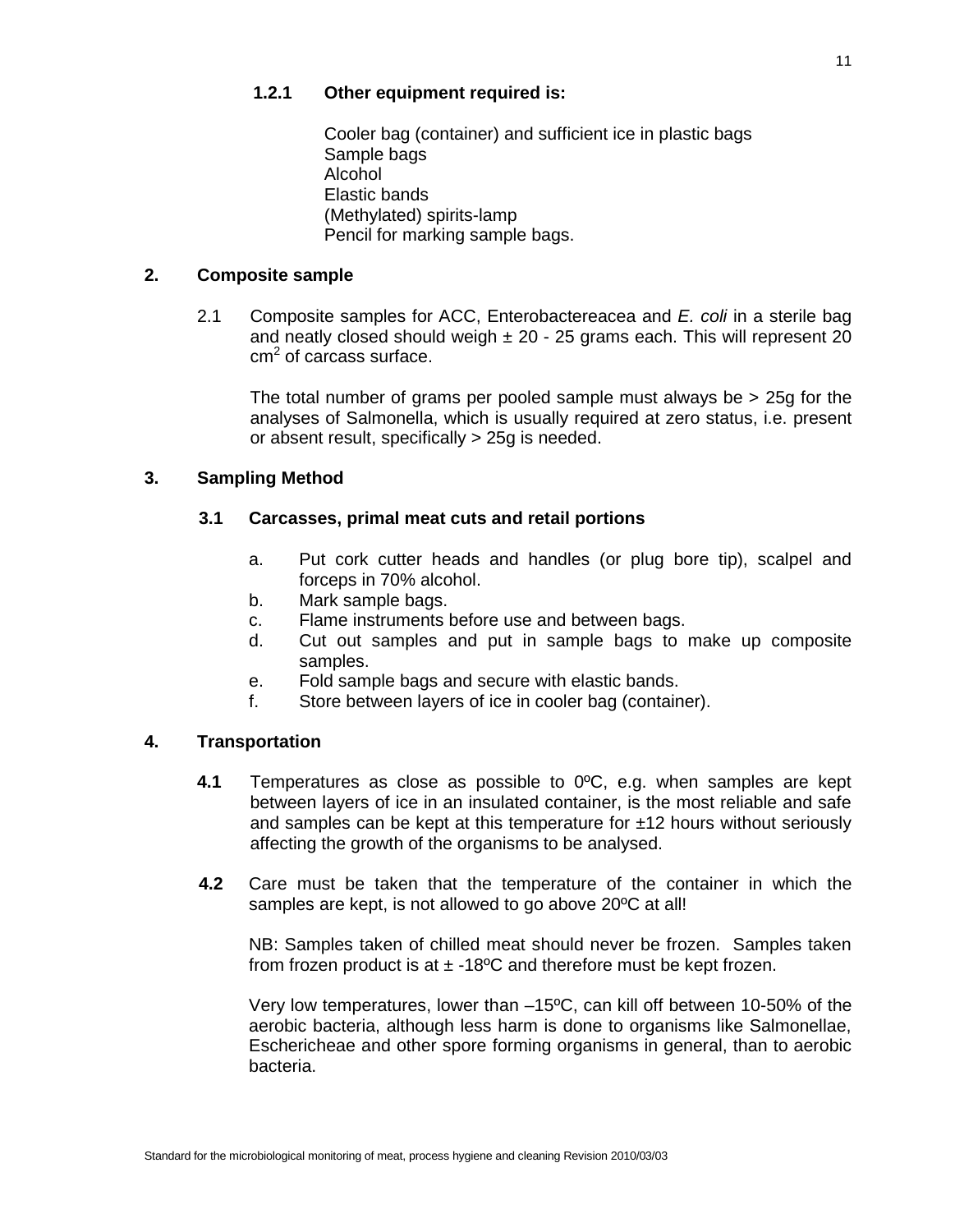## **5. Laboratory techniques**

- **5.1** Samples must be of known surface to be able to report the microbial count as number of organisms per cm<sup>2</sup>.
- **5.2** Most of the bacteria on the product are actively bonded to the tissues. To be able to obtain reliable results, it is therefore necessary to have the sample macerated in a stomacher (a total destruction technique). It should be done after weighing the sample and adding a suitable diluent to the sample.
- **5.3** To be able to determine accurate results, serial dilutions should be made.
- **5.4** Only the methods prescribed in Annex 1 of this VPN may be used for analysis, except if prior permission had been obtained from the National Executive Officer (NEO) to use a different method with equivalent outcome.

### **6. Laboratory report**

- **6.1** The laboratory report should contain the following details:
	- a. Time and date of receipt of the sample at the laboratory and temperature of sample.
	- b. Proper identification of the sample especially pertaining to the point of collection.
	- c. Confirmation that the prescribed collection method was followed in the collection of the sample. (If the sample is collected by personnel of the laboratory doing the analysis.)
	- d. Confirmation that the prescribed transport steps were followed.
	- e. Confirmation that the correct handling procedures were followed at the laboratory.
	- f. Date and time of analysis at the laboratory.
	- g. Analysis method used.
	- h. Time of reading results.
	- i. Results of the analysis.
	- j. Range of criteria for evaluation (See Annex 1 of this VPN).

### **7. Handling of samples at the laboratory**

**7.1** Study all records and correspondence related to the required sample and ensure that all the relevant information has been supplied and is legible.

Important: Record the temperature of the sample and time of arrival and include it in the laboratory report.

**7.2** It is important that the analyst has a thorough knowledge of the physical characteristics of both the normal and the abnormal products, either by techniques or experience.

12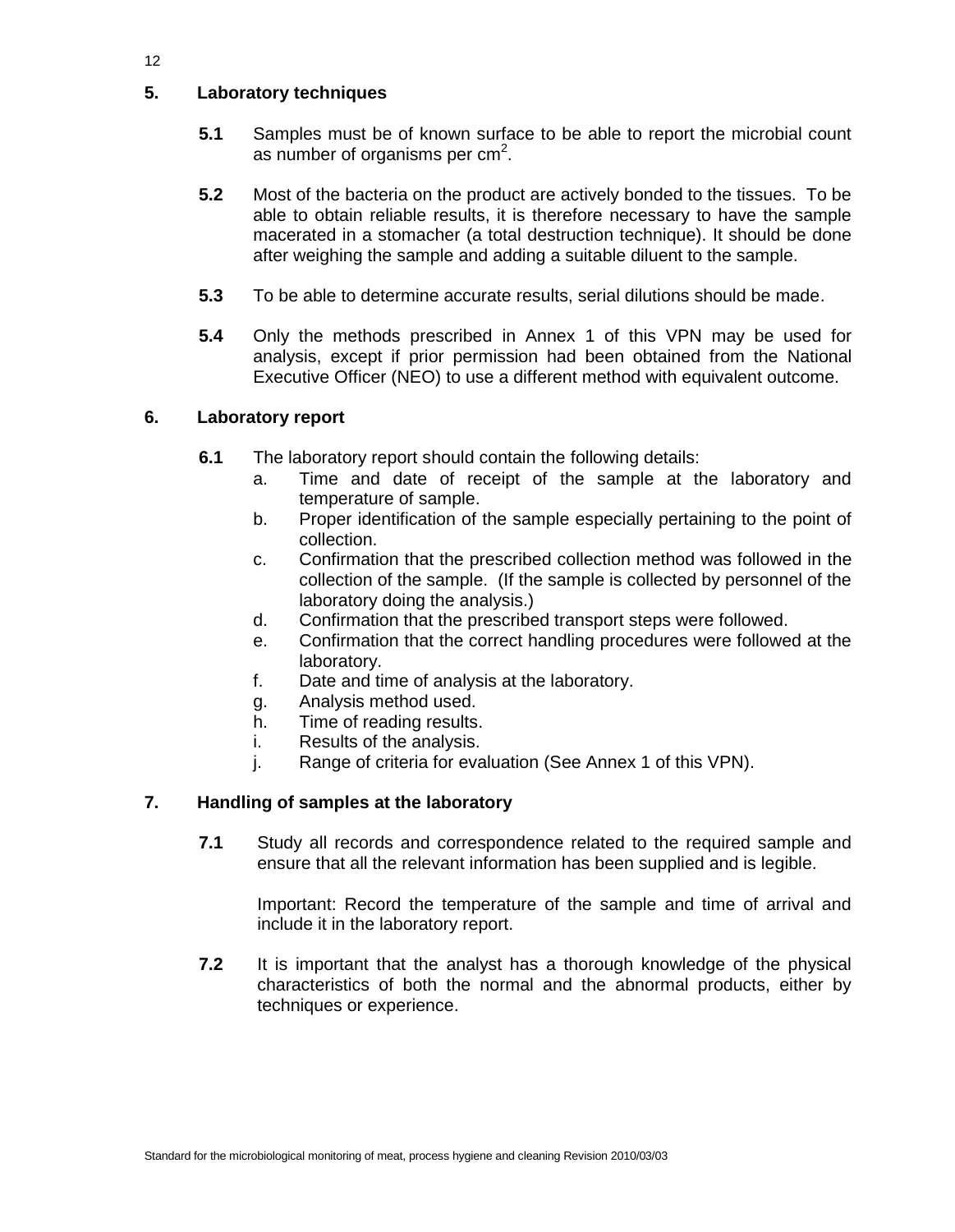## **PART VI**

## **LABORATORIES**

#### **1. Laboratory Approval Program**

- 1.1 Laboratories performing microbiological analyses for establishments approved to export fresh meat from the Republic of South Africa must take part in the Laboratory Approval Program.
- 1.2 The Laboratory Approval Program is managed by Me Lizzy Molele at the Directorate: Veterinary Quarantine and Public Health in Pretoria. Her contact details are as follows:

The Director Directorate: Veterinary Quarantine and Public Health Private Bag X 138 Pretoria 0001 Tel: 012-319 7501 Fax: 012- 319 7699 E-Mail: LizzyM@daff.gov.za For attention: Me. L. Molele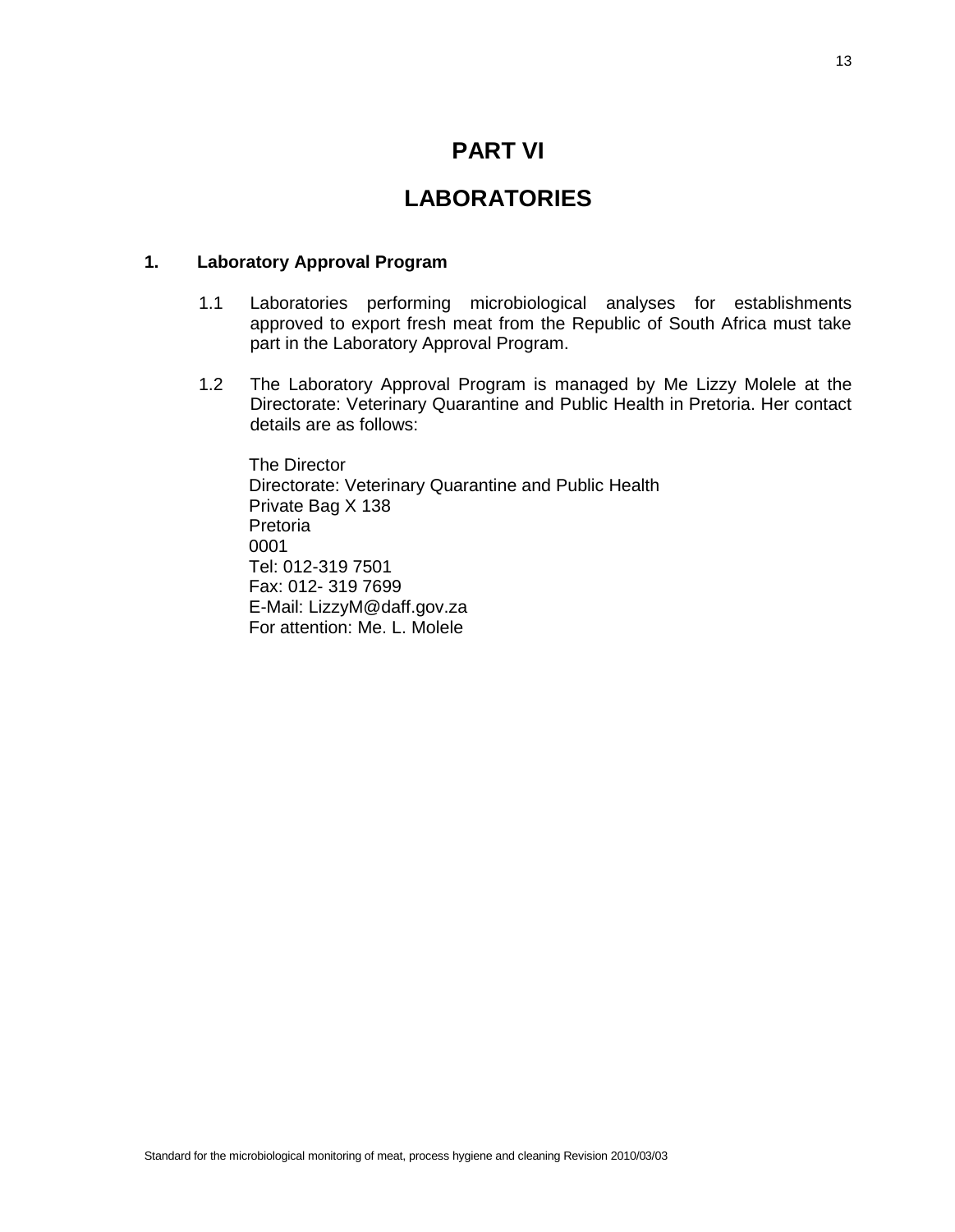| Category                                            | Micro-organisms         | <b>Sampling Plan</b> |                                                        | Limits                                                  | <b>Method</b>                         |                    |
|-----------------------------------------------------|-------------------------|----------------------|--------------------------------------------------------|---------------------------------------------------------|---------------------------------------|--------------------|
|                                                     |                         | $n^{(1)}$            | $c^{(2)}$                                              | $m^{(3)}$ (log<br>value)                                | $\overline{M}^{(4)}$ (log value)      |                    |
| <b>Carcasses and</b><br>meat cuts of                | Aerobic colony<br>count | 35                   | $\overline{7}$                                         | 3162 cfu/cm $2$<br>$(3.5 \log)$                         | 100 000 $ctu/cm2$<br>(5.0 log)        | <b>ISO 4833</b>    |
| cattle, sheep,<br>goats and                         | Enterobacteriaceae      | 35                   | $\overline{7}$                                         | 31 cfu/ $\overline{\text{cm}^2}$<br>$(1.5 \text{ log})$ | 316 cfu/cm <sup>2</sup> (2.5)<br>log) | ISO 21528-2        |
| horses                                              | E.coli                  | 35                   | $\overline{7}$                                         | 1 cfu/cm $2$ (0<br>log)                                 | 10 cfu/ $cm2$ (1<br>log)              | ISO 16649-2        |
|                                                     | Salmonella              | 50                   | $\overline{2}$                                         | Absent/25g                                              | Absent /25g                           | <b>EN/ISO 6579</b> |
| <b>Carcasses and</b><br>meat cuts of<br>wild cloven | Aerobic colony<br>count | 35                   | 7<br>100<br>000 $ctu/cm2$<br>$(5.7 \log)$<br>(5.0 log) |                                                         | 550 000 $ctu/cm2$                     | <b>ISO 4833</b>    |
| hoofed game<br>and wild                             | Enterobacteriaceae      | 35                   | 11                                                     | 100 $ctu/cm2$<br>(2.0 log)                              | 316 cfu/cm <sup>2</sup> (2.5)<br>log) | ISO 21528-2        |
| solipeds                                            | E.coli                  | 35                   | 11                                                     | 50 $ctu/cm2$<br>$(1.7 \text{ log})$                     | 500 cfu/cm <sup>2</sup> (2.7)<br>log) | ISO 16649-2        |
|                                                     | Salmonella              | 50                   | 2                                                      | Absent/25g                                              | Absent /25g                           | <b>EN/ISO 6579</b> |
| <b>Carcasses and</b><br>meat cuts of                | Aerobic colony<br>count | 35                   | $\overline{7}$                                         | 3162 cfu/cm $2$<br>$(3.5 \log)$                         | 100 000 $ctu/cm2$<br>$(5.0 \log)$     | <b>ISO 4833</b>    |
| ratites                                             | Enterobacteriaceae      | 35                   | $\overline{7}$                                         | 31 $ctu/cm2$<br>$(1.5 \text{ log})$                     | 316 cfu/cm <sup>2</sup> (2.5)<br>log) | ISO 21528-2        |
|                                                     | E.coli                  | 35                   | $\overline{7}$                                         | 1 cfu/cm $2$ (0<br>log)                                 | 10 cfu/ $cm2$ (1<br>log)              | ISO 16649-2        |
|                                                     | Salmonella              | 50                   | $\overline{2}$                                         | Absent /25g                                             | Absent /25g                           | <b>EN/ISO 6579</b> |

## **Annex 1: MICROBIOLOGICAL STANDARDS FOR EXPORT MEAT**

**(1)** '**n**' is the number of individual samples in a sampling plan (also called a sampling window)

(2) '**c**' is the number of marginal samples allowed in '**n**' samples

**(3)** '**m**' is a defined value separating a good result from a marginally acceptable result (values between **m** and **M** are considered to be marginally acceptable)

**(4)** '**M**' is the maximum value for a marginal result (values greater than **M** are unacceptable)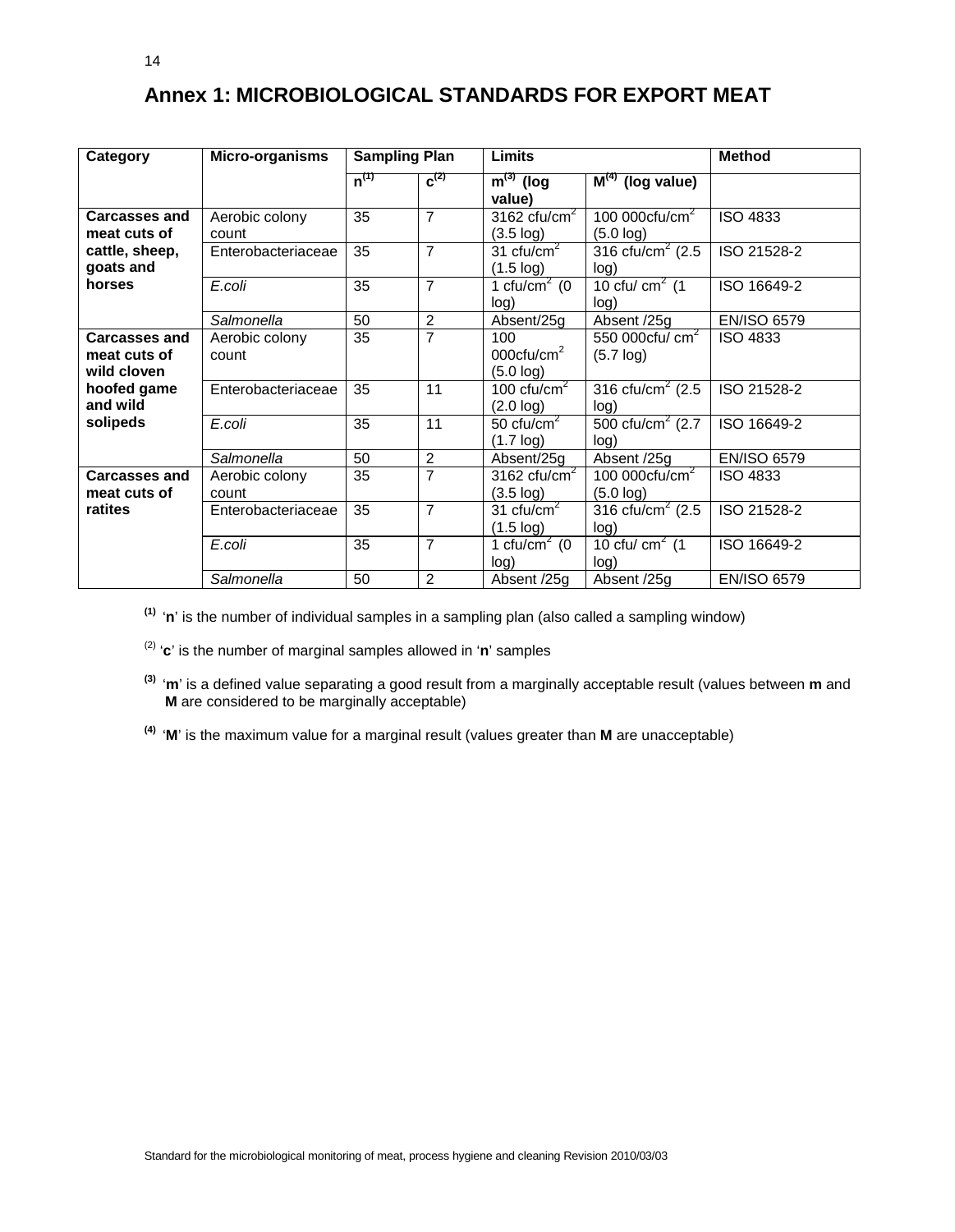## **Annex 2: MICROBIOLOGICAL SAMPLING FOR CHECKS OF CLEANING AND DISINFECTION IN SLAUGHTERHOUSES AND CUTTING PLANTS**

The described bacteriological sampling should be applied according to sanitation standard operating procedures (SSOPs) specifying the pre-operational hygiene controls to be carried out in areas which have a direct bearing to product hygiene.

#### SAMPLING METHOD

This Annex describes the contact plate method and the swab technique. The use of these methods is limited to the testing of surfaces, which are cleaned and disinfected, dry, flat, sufficiently large and smooth. Sampling should take place before production starts never during production. If visible dirt is present cleaning should be judged as unacceptable without any further microbiological evaluation. This method is not suitable for sampling meat or meat products. Methods offering equivalent guarantees may be used after approval by the NEO.

#### AGAR CONTACT PLATE METHOD

For the agar contact plate method, small plastic dishes with lids (i.e. internal diameter 5,0 cm) filled with plate count agar (according to ISO, actual version) and dishes filled with violet red bile glucose agar (VRBG agar according to ISO, actual version) are pressed on to each sampling site and subsequently incubated. The contact surface of each plate is 20  $cm<sup>2</sup>$ .

After preparation the agar has a shelf life of approximately three months when kept at 2 to 4 °C in closed bottles. Shortly before preparation of the plates, the relevant agar has to be melted to 100 °C and cooled to 46 to 48 °C. The plates have to be placed in a laminar air flow cabin and should be filled with agar until a convex surface is obtained. The prepared plates should be dried before use by incubating them upside down overnight at 37° C. This is also a useful check for possible contamination during preparation; plates with visible colonies must be discarded.

The plates have a shelf life of one week at 2 to 4  $\degree$ C, when sealed into plastic bags.

#### SWAB TECHNIQUE

Samples should be collected with cotton swabs moistened with 1 ml of 0,1 % NaCI peptone solution (8,5 g NaCI, 1 g trypton casein-pepton, 0,1 % agar, and 1 000 ml distilled water) from a surface area of preferable 20 cm<sup>2</sup> marked with sterile template. If sampling is performed following cleaning and disinfection an amount of 30g/l Tween 80 and 3g/l Lecithin (or other products with a similar effect) should be added to the moistening solution for swabs. For wet areas dry cotton swabs may be sufficient. The swabs should be held in sterile forceps and the sampled surface must be swabbed 10 times from top to bottom applying a firm pressure on the surface. Swabs should be collected in a bottle containing 40 ml buffered peptone with 0,1 % agar saline solution. The swab samples must be refrigerated at 4 °C until further processing. The bottle should be shaken vigorously before diluting in 10-fold steps in 40 ml 0,1 % NaCI peptone solution followed by microbiological examination (e.g. drop-plating technique).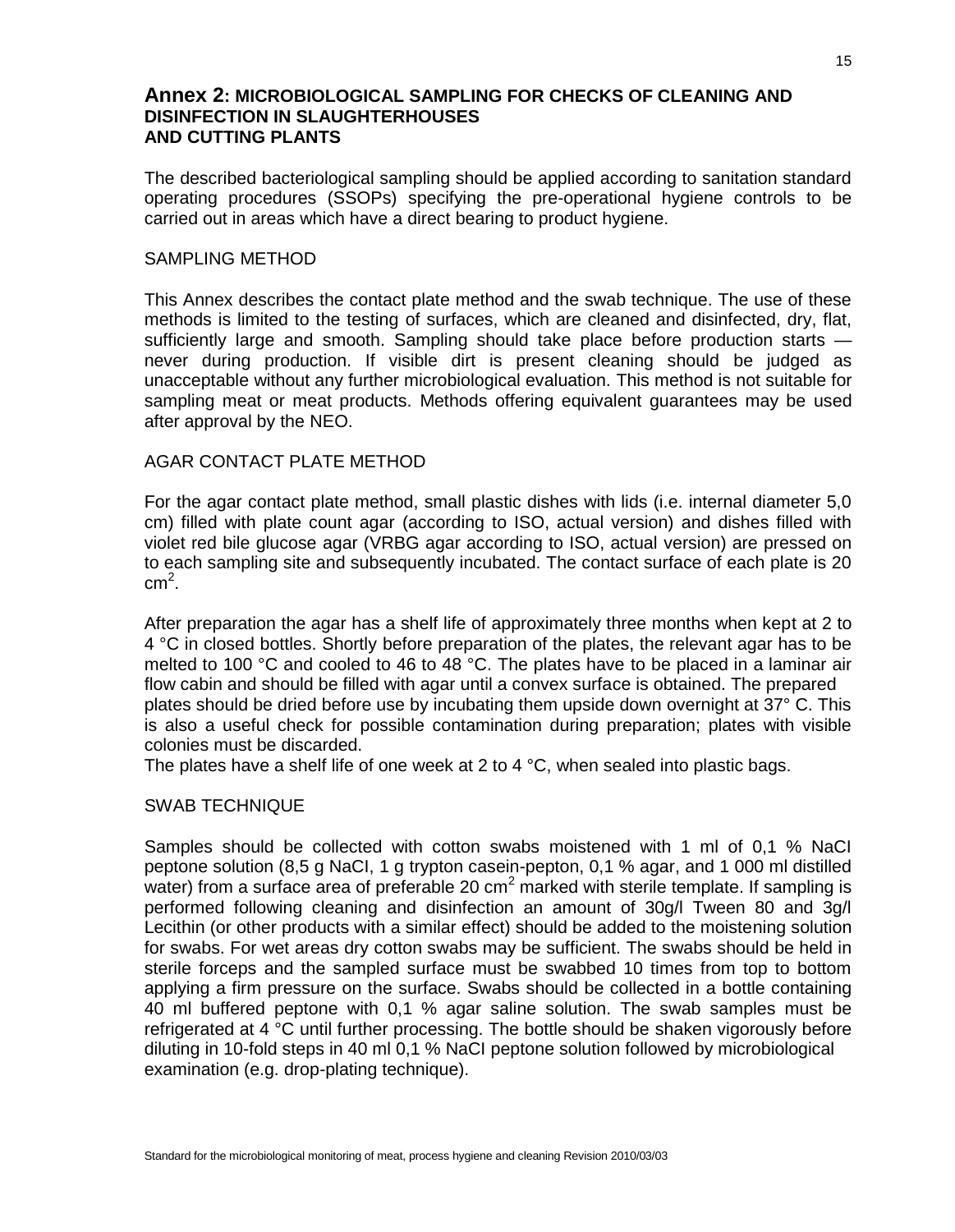### **FREQUENCY**

A minimum of 10 samples or up to 30 samples in a large production area should be taken within a period of two weeks. Three samples should be taken from large objects. If the results are satisfactory over a period of time the frequency of sampling may be reduced following the agreement of the official veterinarian. Places which should receive most attention are the areas which are destined to come or may come into contact with the product. Approximately two thirds of the total number of samples should be taken from food contact surfaces. To ensure that all surfaces are tested in the course of a month, a schedule should be made indicating which surfaces should be sampled on which days. The results must be recorded and regular bar charts are to be made to show the developments with time.

#### TRANSPORT

The used contact plates do not need to be cooled during transport and before incubation. Swab samples must be cooled until further processing to 4 °C.

#### BACTERIOLOGICAL PROCEDURES

In addition to the given description, ISO-methods may be used. The bacterial counts should be reported according to the number of organisms per  $cm<sup>2</sup>$  of surface area. Inoculated plate count agar plates and agar contact plates must be incubated for 24 hours at 37 °C  $\pm$  1 °C under aerobic conditions for aerobic colony count (ACC). This procedure should preferably take place within two hours of sampling. The number of bacterial colonies should be counted and recorded. For quantitative estimation of Enterobacteriaceae VRBG agar must be used. Incubation of inoculated plates and agar contact plates must begin within two hours of sampling under aerobic conditions. After 24 h incubation at 37 °C  $\pm$  1 °C, the plates must be examined for Enterobacteriaceae growth. Analysis should be performed for total viable counts.

#### SAMPLING SITES

The following points should, for example, be chosen as sampling sites: sterilisation devices for knives, knives (junction of blade and handle), hollow blood draining knives, elastrators, scalding tanks, bung bagging machines, scraping/gambrelling table (pig), sawblades and cutters, cattle dehiding, other carcase dressing instruments, polishing machine, shackles and containers for transport, transport conveyor belts, aprons, cutting tables, flap doors if touched by passing carcases, chutes for food organs, parts of the line often touched by carcases, overhead structures which may drip moisture, etc.

#### CALCULATING THE RESULTS

For the agar contact plates and for the ACC and Enterobacteriaceae counts of the swab tests, the results have to be entered on a registration form. For the purpose of process control verification of cleaning and disinfection only two categories for ACC and Enterobacteriaceae have been established: acceptable and unacceptable. The acceptable range for the number of colonies on an agar contact plate and the number of colonies of ACC or Enterobacteriaceae (results from swab tests) are shown in table 1.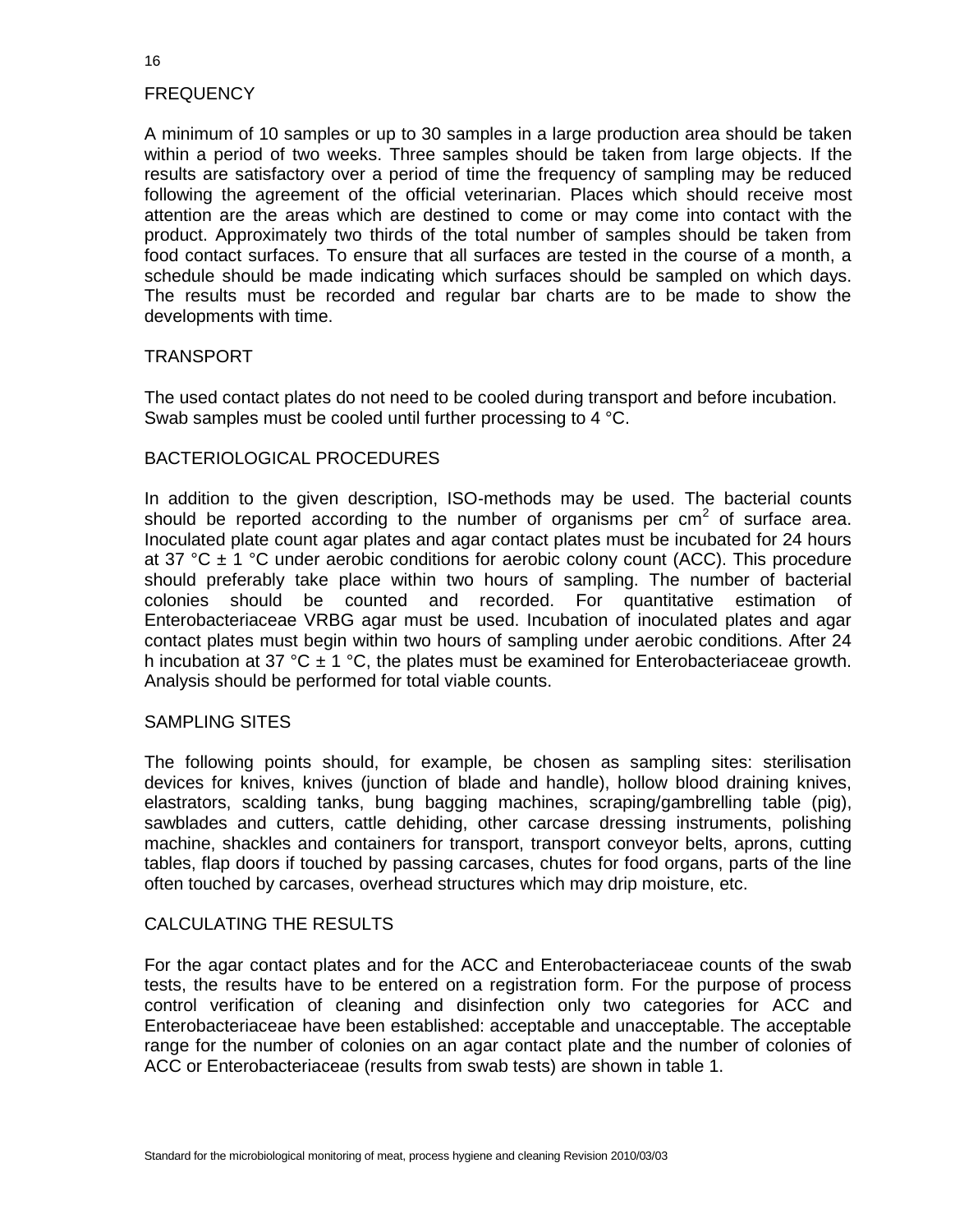### Table 1:

Mean values for the number of colonies for testing of surfaces

|                      | Acceptable  | Unacceptable        |
|----------------------|-------------|---------------------|
|                      | range       |                     |
| Aerobic colony count | 0-10/ $cm2$ | >10/cm <sup>2</sup> |
| Enterobacteriaceae   | $0-1/cm2$   | >1/cm <sup>2</sup>  |

#### FEEDBACK

The results of the test have to be reported to the responsible staff as soon as possible. The results should be used to maintain and improve the standard of cleaning and disinfection. Causes of unsatisfactory results should be clarified by consultation with the cleaning staff. The following factors may be involved: 1. absence or inadequacy of training and/or instructions, 2. the use of unsuitable cleaning and/or disinfection materials and chemicals, 3. inadequate maintenance of cleaning apparatus, and 4. inadequate supervision.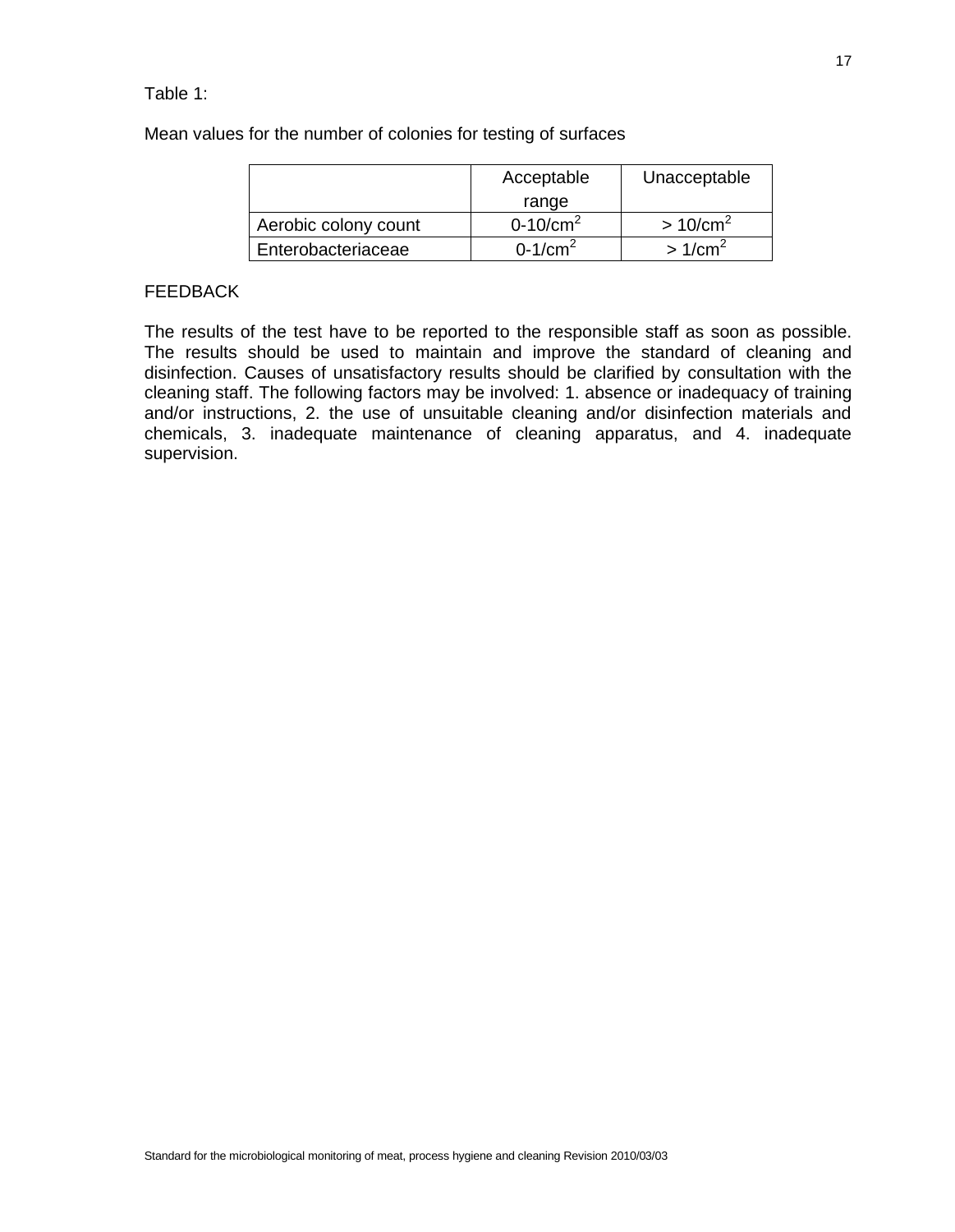## **Annex 3 PRESCRIBED RECORD FORM FOR MICROBIOLOGICAL RESULTS**

| Establishment:                 |                | Microbiological Results for Aerobic Counts/ Enterobacteriaceae/<br>E.coli / Salmonella <sup>(1)</sup> | Page No:                  |                                          |                                       |                                                |
|--------------------------------|----------------|-------------------------------------------------------------------------------------------------------|---------------------------|------------------------------------------|---------------------------------------|------------------------------------------------|
| <b>Sampling</b><br><b>Date</b> | <b>Species</b> | Product<br>Sampled                                                                                    | Window &<br>Sample<br>No. | <b>Results</b><br>(ctu/cm <sup>2</sup> ) | Indicate:<br>Acceptable/Marginal/Fail | Number of<br>marginal results<br>(Between m& M |
|                                |                |                                                                                                       |                           |                                          |                                       |                                                |
|                                |                |                                                                                                       |                           |                                          |                                       |                                                |
|                                |                |                                                                                                       |                           |                                          |                                       |                                                |
|                                |                |                                                                                                       |                           |                                          |                                       |                                                |
|                                |                |                                                                                                       |                           |                                          |                                       |                                                |
|                                |                |                                                                                                       |                           |                                          |                                       |                                                |
|                                |                |                                                                                                       |                           |                                          |                                       |                                                |
|                                |                |                                                                                                       |                           |                                          |                                       |                                                |
|                                |                |                                                                                                       |                           |                                          |                                       |                                                |
|                                |                |                                                                                                       |                           |                                          |                                       |                                                |
|                                |                |                                                                                                       |                           |                                          |                                       |                                                |
|                                |                |                                                                                                       |                           |                                          |                                       |                                                |
|                                |                |                                                                                                       |                           |                                          |                                       |                                                |
|                                |                |                                                                                                       |                           |                                          |                                       |                                                |
|                                |                |                                                                                                       |                           |                                          |                                       |                                                |
|                                |                |                                                                                                       |                           |                                          |                                       |                                                |
|                                |                |                                                                                                       |                           |                                          |                                       |                                                |
|                                |                |                                                                                                       |                           |                                          |                                       |                                                |
|                                |                |                                                                                                       |                           |                                          |                                       |                                                |
|                                |                |                                                                                                       |                           |                                          |                                       |                                                |
|                                |                |                                                                                                       |                           |                                          |                                       |                                                |
|                                |                |                                                                                                       |                           |                                          |                                       |                                                |
|                                |                |                                                                                                       |                           |                                          |                                       |                                                |
|                                |                |                                                                                                       |                           |                                          |                                       |                                                |
|                                |                |                                                                                                       |                           |                                          |                                       |                                                |
|                                |                |                                                                                                       |                           |                                          |                                       |                                                |
|                                |                |                                                                                                       |                           |                                          |                                       |                                                |
|                                |                |                                                                                                       |                           |                                          |                                       |                                                |
|                                |                |                                                                                                       |                           |                                          |                                       |                                                |
|                                |                |                                                                                                       |                           |                                          |                                       |                                                |
|                                |                |                                                                                                       |                           |                                          |                                       |                                                |
|                                |                |                                                                                                       |                           |                                          |                                       |                                                |
|                                |                |                                                                                                       |                           |                                          |                                       |                                                |
|                                |                |                                                                                                       |                           |                                          |                                       |                                                |
|                                |                |                                                                                                       |                           |                                          |                                       |                                                |
|                                |                |                                                                                                       |                           |                                          |                                       |                                                |
|                                |                |                                                                                                       |                           |                                          |                                       |                                                |
|                                |                |                                                                                                       |                           |                                          |                                       |                                                |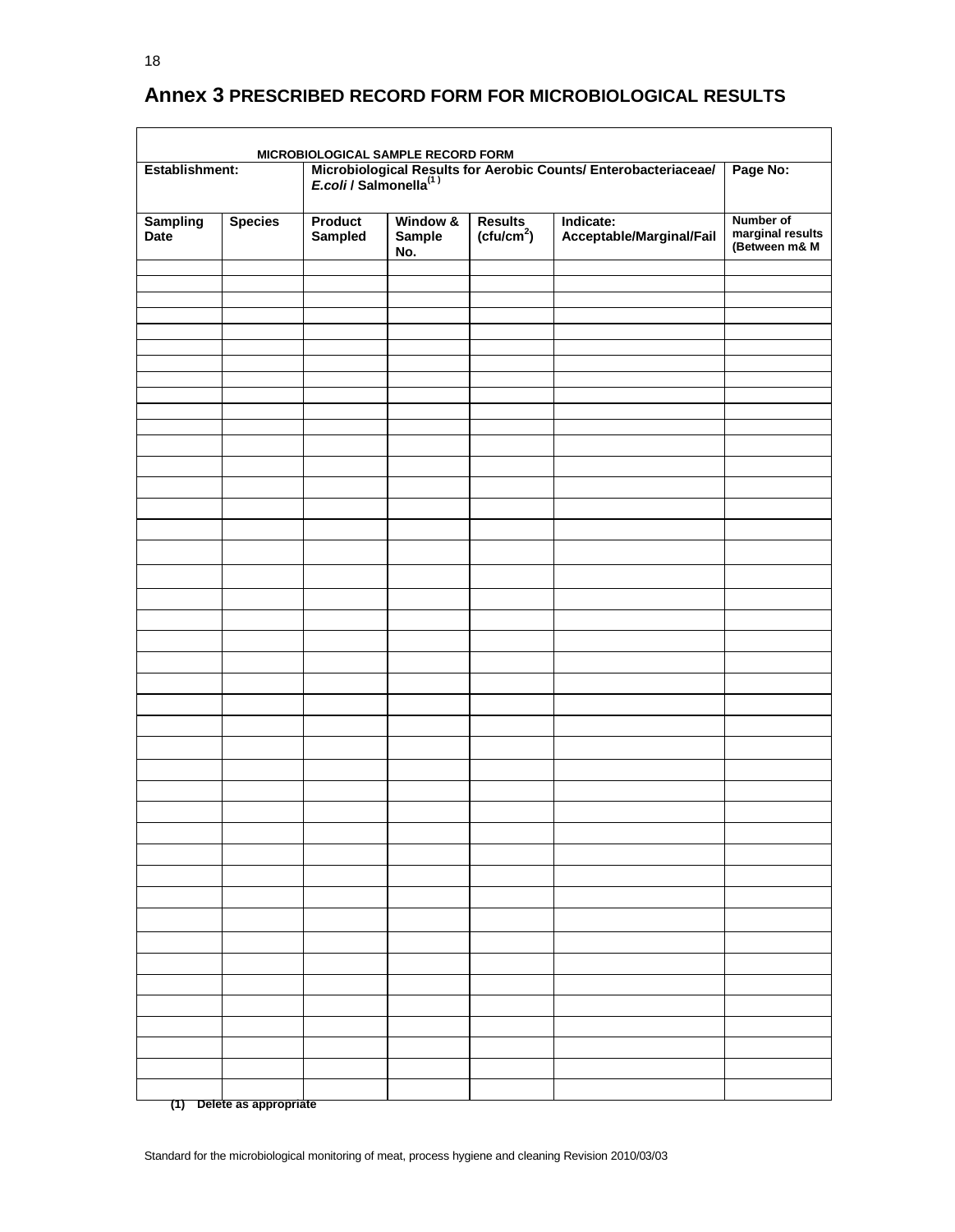## **Annex 4: EXAMPLE OF COMPLETION AND EVALUATION OF MICROBIOLOGICAL RESULTS BY MEANS OF A SAMPLE PLAN/WINDOW FOR AEROBIC COLONY COUNTS WITH RESET WHERE n=35, c= 7, m= 3162 cfu/cm<sup>2</sup> (log3.5), M=100,000 cfu/cm<sup>2</sup> (log 5)**

| MICROBIOLOGICAL SAMPLE RECORD FORM |                                               |                        |                           |                  |                          |                       |  |
|------------------------------------|-----------------------------------------------|------------------------|---------------------------|------------------|--------------------------|-----------------------|--|
| Establishment:                     |                                               | Microbiological        | results                   | for:             | Viable<br><b>Total</b>   | Page no:              |  |
|                                    | Counts/Enterobacteriacea/E.coli/Salmonella(1) |                        |                           |                  |                          |                       |  |
| Date                               | <b>Species</b>                                | <b>Sample</b><br>type  | <b>Sample</b>             | Result           | Indicate:                | Number of             |  |
|                                    |                                               | (product)/Laboratory   | number/                   | (cfu/g)          | Acceptable/Marginal/Fail | marginal              |  |
|                                    |                                               | reference              | window                    |                  |                          | results               |  |
|                                    |                                               |                        | number                    |                  |                          | (Between m            |  |
|                                    |                                               |                        |                           |                  |                          | and M)                |  |
| 2009.08.01                         | Ostrich                                       | Carcass                | (1st)<br>1                | 501              | Acceptable               |                       |  |
|                                    |                                               |                        | window)                   |                  |                          |                       |  |
| 2009.08.01                         | Ostrich                                       | Carcass                | $\overline{2}$            | 662              | Acceptable               |                       |  |
| 2009.08.01                         | Ostrich                                       | Carcass                | 3                         | 1004             | Acceptable               |                       |  |
| 2009.08.01                         | Ostrich                                       | Carcass                | 4                         | 3161             | Acceptable               |                       |  |
| 2009.08.01                         | Ostrich                                       | Carcass                | 5                         | 3009             | Acceptable               |                       |  |
| 2009.08.01                         | Ostrich                                       | <b>Primal cuts</b>     | 6                         | 2990             | Acceptable               |                       |  |
| 2009.08.01                         | Ostrich                                       | <b>Retail portions</b> | $\overline{7}$            | 765              | Acceptable               |                       |  |
| 2009.08.08                         | Ostrich                                       | <b>Carcass</b>         | 8                         | 328              | Acceptable               |                       |  |
| 2009.08.08                         | Ostrich                                       | Carcass                | $\overline{9}$            | 3200             | Acceptable               |                       |  |
| 2009.08.08                         | Ostrich                                       | Carcass                | 10                        | 3162             | Acceptable               |                       |  |
| 2009.08.08                         | Ostrich                                       | <b>Carcass</b>         | $\overline{11}$           | 3170             | <b>Marginal</b>          | 1                     |  |
| 2009.08.08                         | Ostrich                                       | <b>Carcass</b>         | $\overline{12}$           | 3456             | <b>Marginal</b>          | $\mathbf{2}$          |  |
| 2009.08.08                         | Ostrich                                       | <b>Primal cuts</b>     | 13                        | 31               | Acceptable               |                       |  |
| 2009.08.08                         | Ostrich                                       | <b>Retail portions</b> | $\overline{14}$           | 567              | Acceptable               |                       |  |
| 2009.08.15                         | Ostrich                                       | Carcass                | 15                        | 8097             | <b>Marginal</b>          | 3                     |  |
| 2009.08.15                         | Ostrich                                       | Carcass                | 16                        | 97896            | <b>Marginal</b>          | 4                     |  |
| 2009.08.15                         | Ostrich                                       | Carcass                | $\overline{17}$           | 8767             | <b>Marginal</b>          | 5                     |  |
| 2009.08.15                         | Ostrich                                       | Carcass                | $\overline{18}$           | 7865             | <b>Marginal</b>          | 6                     |  |
| 2009.08.15                         | Ostrich                                       | Carcass                | $\overline{19}$           | 3134             | <b>Acceptable</b>        |                       |  |
| 2009.08.15                         | Ostrich                                       | <b>Primal cuts</b>     | 20                        | 2800             | <b>Marginal</b>          | 7                     |  |
| 2009.08.15                         | Ostrich                                       | <b>Retail portions</b> | $\overline{21}$           | 3567             | <b>Marginal</b>          | $8^{(2)}$             |  |
| 2009.09.22                         | Ostrich                                       | Carcass                | $(2^{nd}$<br>$\mathbf{1}$ | 350              | Acceptable               |                       |  |
|                                    |                                               |                        | Window)                   |                  |                          |                       |  |
| 2009.09.22                         | Ostrich                                       | Carcass                | $\overline{2}$            | 356              | Acceptable               |                       |  |
| 2009.09.22                         | Ostrich                                       | Carcass                | 3                         | 567              | Acceptable               |                       |  |
| 2009.09.22                         | Ostrich                                       | Carcass                | 4                         | 234              | Acceptable               |                       |  |
| 2009.09.22                         | Ostrich                                       | <b>Carcass</b>         | 5                         | 123              | Acceptable               |                       |  |
| 2009.09.22                         | Ostrich                                       | <b>Primal cuts</b>     | 6                         | 657              | Acceptable               |                       |  |
| 2009.09.22                         | Ostrich                                       | <b>Retail portions</b> | 7                         | 10345            | Failed                   | Failed <sup>(3)</sup> |  |
| 2009.09.29                         | Ostrich                                       | Carcass                | $\overline{3^{rd}}$<br>1  | $\overline{978}$ | Acceptable               |                       |  |
|                                    |                                               |                        | Window)                   |                  |                          |                       |  |
| 2009.09.29                         | Ostrich                                       | Carcass                | $\overline{2}$            | 879              | Acceptable               |                       |  |
| 2009.09.29                         | Ostrich                                       | <b>Carcass</b>         | 3                         | 767              | Acceptable               |                       |  |
| 2009.09.29                         | Ostrich                                       | Carcass                | 4                         | 645              | Acceptable               |                       |  |
| 2009.09.29                         | Ostrich                                       | <b>Carcass</b>         | 5                         | 645              | Acceptable               |                       |  |
| 2009.09.29                         | Ostrich                                       | <b>Primal cuts</b>     | 6                         | 667              | Acceptable               |                       |  |
| 2009.09.29                         | Ostrich                                       | <b>Retail portions</b> | 7                         | 367              | Acceptable               | (4)                   |  |

(1) Delete as appropriate (2) Window 1 failed because **c** exceeded 7. A new window is started. (3) Window 2 failed because sample no. 7 exceeded **M.** A new window is started. (4) Please note than **n** is always measured from the last 35 sample results listed. (The window used for evaluation is dragged down the list every time new results are added to the data.)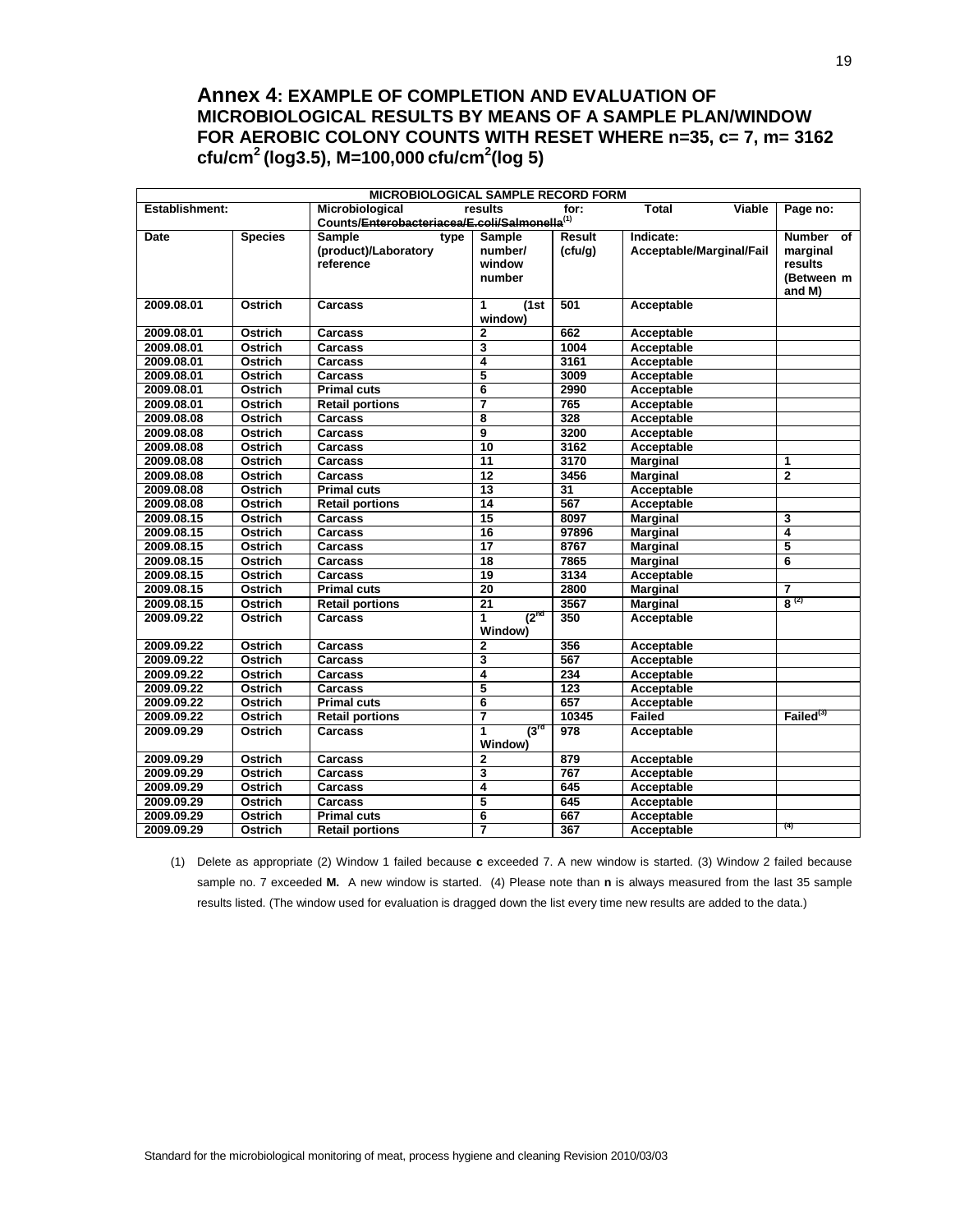## **Annex 5: EXPLANATION OF EVALUATION OF MICROBIOLOGICAL RESULTS BY MEANS OF A SAMPLE PLAN/WINDOW FOR AEROBIC COLONY COUNTS WITH RESET WHERE n=35, c= 7, m= 3162 cfu/cm<sup>2</sup> (log3.5), M=100,000 cfu/cm<sup>2</sup> (log 5)**

| <b>Plant</b><br>No. | <b>Sample</b><br>No. | <b>ACC</b> | <b>Moving</b><br>Window             | <b>Sample</b><br>No. | <b>ACC</b> | <b>Moving</b><br>Window   | Sample No.<br>Results?    | <b>Moving</b><br>Window |
|---------------------|----------------------|------------|-------------------------------------|----------------------|------------|---------------------------|---------------------------|-------------------------|
| ZA 13               | 1                    | 300        | 1 <sup>st</sup> Window              |                      |            |                           |                           |                         |
| $ZA$ 13             | $\overline{2}$       | 2500       |                                     |                      |            |                           |                           |                         |
| <b>ZA 13</b>        | $\overline{3}$       | 4000*      |                                     |                      |            |                           |                           |                         |
| <b>ZA 13</b>        | 4                    | 800        |                                     |                      |            |                           |                           |                         |
| <b>ZA 13</b>        | 5                    | 5000*      |                                     |                      |            |                           |                           |                         |
| ZA 13               | 6                    | 600        |                                     |                      |            |                           |                           |                         |
| ZA 13               | 7                    | 10 000*    |                                     |                      |            |                           |                           |                         |
| <b>ZA 13</b>        | 8                    | 300        |                                     |                      |            |                           |                           |                         |
| ZA 13               | 9                    | 200        |                                     |                      |            |                           |                           |                         |
| ZA 13               | 10                   | $6000*$    |                                     |                      |            |                           |                           |                         |
| <b>ZA 13</b>        | 11                   | 7000*      |                                     |                      |            |                           |                           |                         |
| <b>ZA 13</b>        | 12                   | 900        |                                     |                      |            |                           |                           |                         |
| <b>ZA 13</b>        | 13                   | 11000*     |                                     |                      |            |                           |                           |                         |
| <b>ZA 13</b>        | 14                   | 200        |                                     |                      |            |                           |                           |                         |
| <b>ZA 13</b>        | 15                   | 4000*      |                                     |                      |            |                           |                           |                         |
| <b>ZA 13</b>        | 16                   | 500        |                                     |                      |            |                           |                           |                         |
| <b>ZA 13</b>        |                      | 12000*     | Failure(results                     |                      |            |                           |                           |                         |
|                     | 17                   |            | >m <m 'c'<br="" but="">exceeded</m> |                      |            |                           |                           |                         |
| <b>ZA 13</b>        | 18                   |            |                                     | $\mathbf{1}$         | 300        | $2nd$ Window              |                           |                         |
| <b>ZA 13</b>        | 19                   |            |                                     | $\overline{2}$       | 800        |                           |                           |                         |
| <b>ZA 13</b>        | 20                   |            |                                     | $\overline{3}$       | 3000       |                           |                           |                         |
| <b>ZA 13</b>        | 21                   |            |                                     | $\overline{4}$       | 200        |                           |                           |                         |
| <b>ZA 13</b>        | 22                   |            |                                     | $\overline{5}$       | 350        |                           |                           |                         |
| <b>ZA 13</b>        | 23                   |            |                                     | $\overline{6}$       | 600        |                           |                           |                         |
| <b>ZA 13</b>        | $\overline{24}$      |            |                                     | 7                    | 400        |                           |                           |                         |
| <b>ZA 13</b>        | 25                   |            |                                     | 8                    | 150000*    | Failure(resu<br>It $>M$ ) |                           |                         |
| <b>ZA 13</b>        | 26                   |            |                                     | $\overline{9}$       |            |                           | And so on<br>$\mathbf{1}$ | 3 <sup>rd</sup> Window  |
| <b>ZA 13</b>        | $\overline{27}$      |            |                                     | 10                   |            |                           | $\overline{2}$            |                         |
| <b>ZA 13</b>        | $\overline{25}$      |            |                                     | 11                   |            |                           | 3                         |                         |
| <b>ZA 13</b>        | 29                   |            |                                     | 12                   |            |                           | $\overline{\mathbf{4}}$   |                         |
| <b>ZA 13</b>        | 30                   |            |                                     | 13                   |            |                           | 5                         |                         |
| <b>ZA 13</b>        | 31                   |            |                                     | 14                   |            |                           | 6                         |                         |
| <b>ZA 13</b>        | 32                   |            |                                     | 15                   |            |                           | $\overline{7}$            |                         |
| <b>ZA 13</b>        | 33                   |            |                                     | 16                   |            |                           | 8                         |                         |
| <b>ZA 13</b>        | 34                   |            |                                     | 17                   |            |                           | $\overline{9}$            |                         |
| <b>ZA 13</b>        | (n)<br>35            |            |                                     | 18                   |            |                           | 10                        |                         |
| $ZA$ 13             |                      |            |                                     | 19                   |            |                           | 11                        |                         |
| <b>ZA 13</b>        |                      |            |                                     | 20                   |            |                           | 12                        |                         |
| <b>ZA 13</b>        |                      |            |                                     | 21                   |            |                           | 13                        |                         |
| ZA 13               |                      |            |                                     | $\overline{22}$      |            |                           | 14                        |                         |
| ZA 13               |                      |            |                                     | 23                   |            |                           | 15                        |                         |
| <b>ZA 13</b>        |                      |            |                                     | 24                   |            |                           | 16                        |                         |
| <b>ZA 13</b>        |                      |            |                                     | 25                   |            |                           | 17                        |                         |
| <b>ZA 13</b>        |                      |            |                                     | 26                   |            |                           | 18                        |                         |
| <b>ZA 13</b>        |                      |            |                                     | 27                   |            |                           | 19                        |                         |
| <b>ZA 13</b>        |                      |            |                                     | 28                   |            |                           | 20                        |                         |
| $ZA$ 13             |                      |            |                                     | $29$ (up to<br>35)   |            |                           | 21(up to 35)              |                         |

1st Window failed because **c** exceeded 7 at sample No. 17. A new window is started. 2nd Window failed because sample no. 8 exceeded **M.** A new window is started, which is 3rd Window, and so on. Please note that **n** is always measured from the last 35 sample results listed. (The window used for evaluation is dragged down the list every time new results are added to the data.)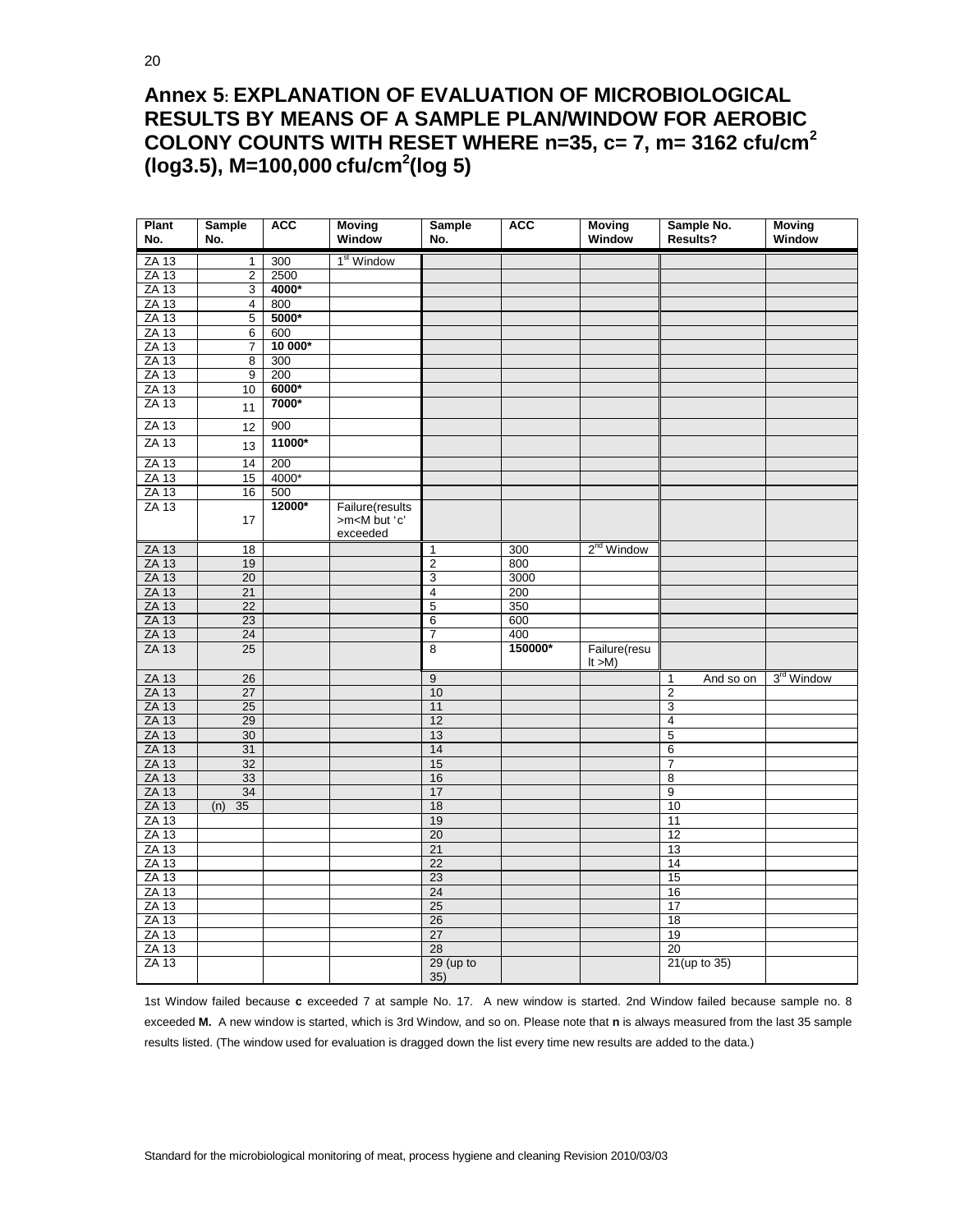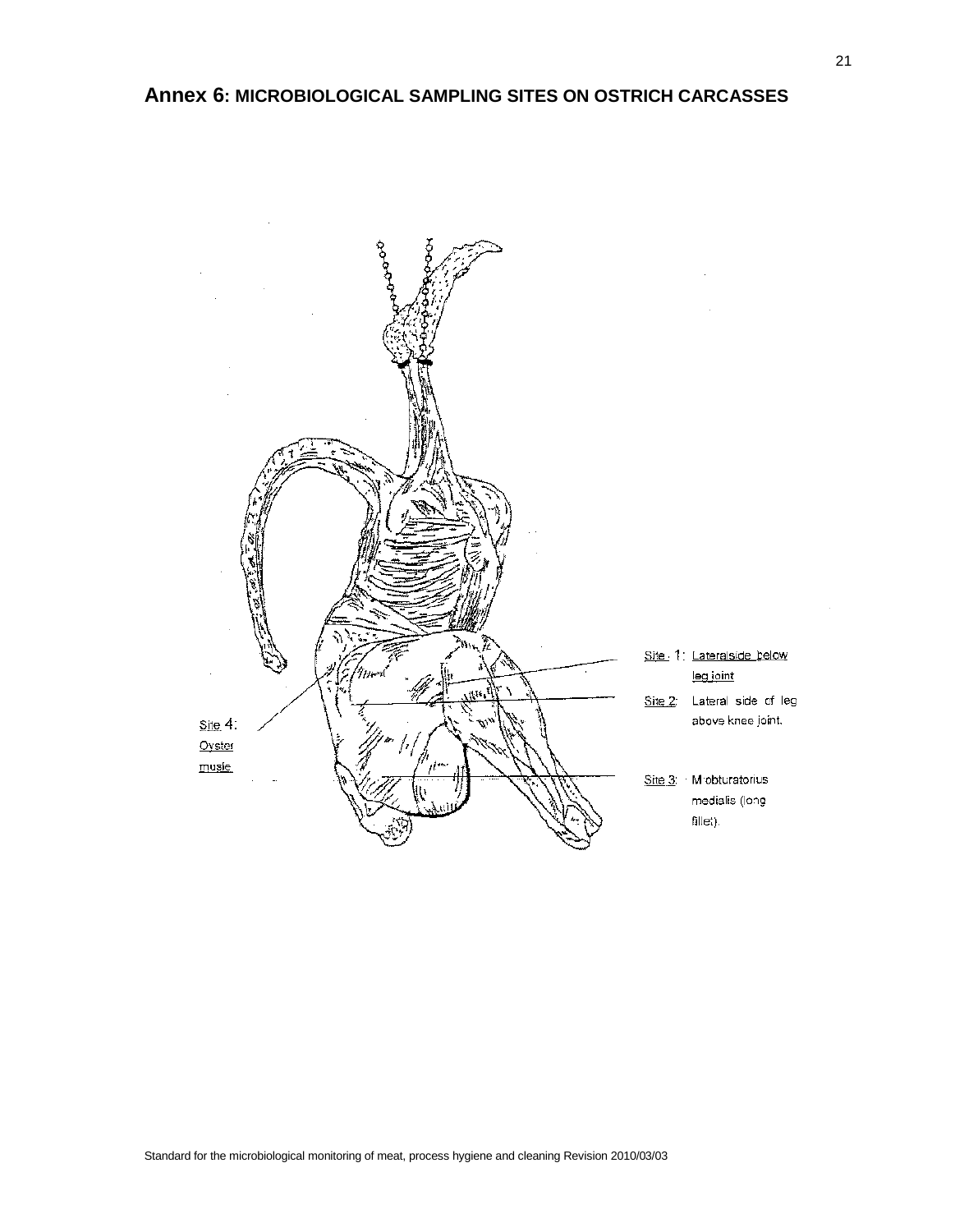## **Annex 7: MICROBIOLOGICAL SAMPLING SITES ON SHEEP, CALF, GOAT AND SMALL WILD GAME CARCASSES**